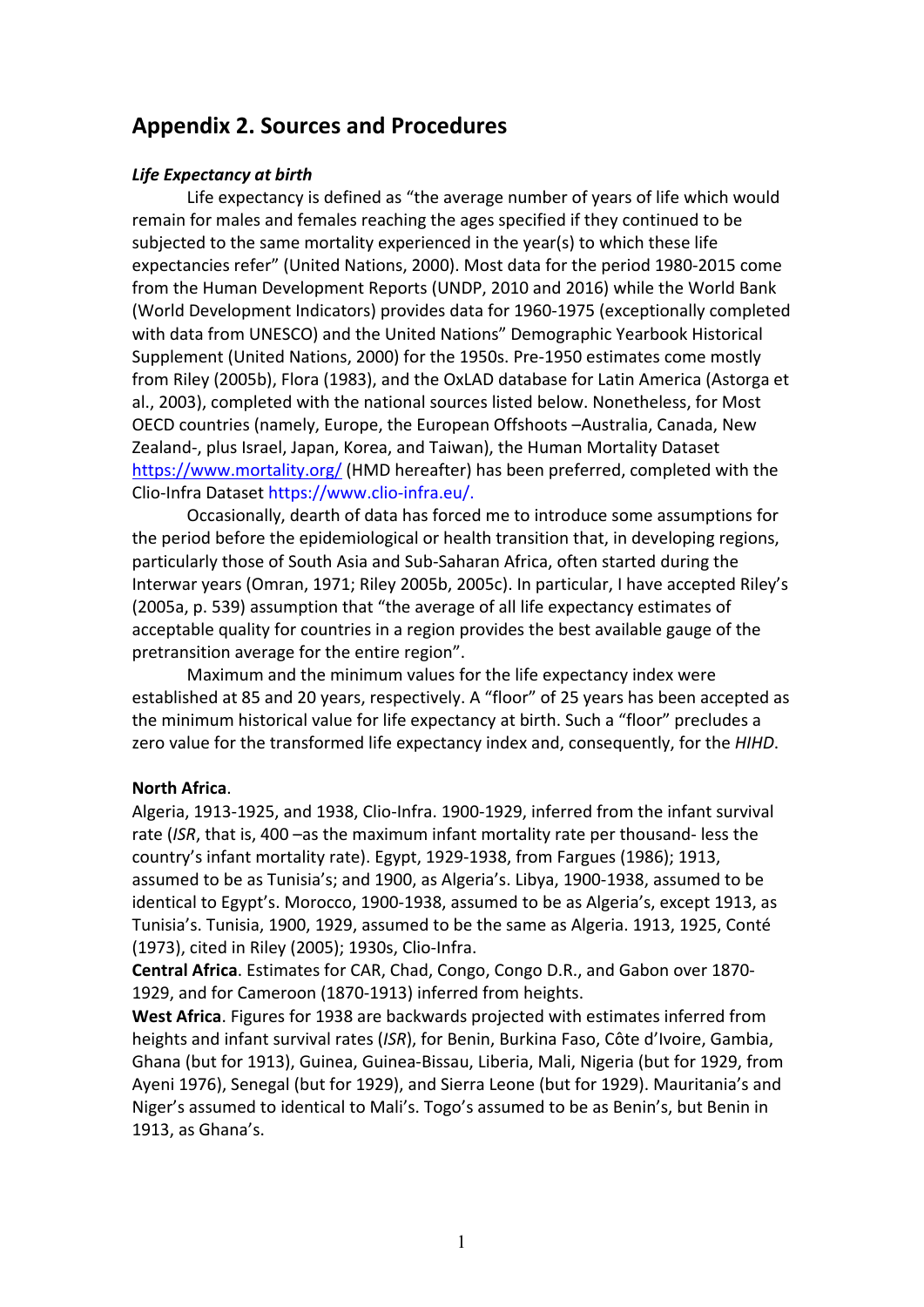**East Africa**. Data for 1938 backwards projected with estimates inferred from heights and *ISR*, for Burundi, Ethiopia, Rwanda, Somalia, and Tanzania. Djibouti's assumed to be as Ethiopia's. Riley (2005b) provides estimates of 23.9 years for Kenya and Uganda in the 1930s, so I assigned the minimum historical value of 25 years to these countries over 1870-1929. Sudan's was assumed to be as Kenya's.

**Southern Africa**. Data for 1938 backwards projected with estimates inferred from heights and *ISR*, for Angola, Botswana (1913), Malawi, Mauritius (1870-1913), Namibia (1870-1880), South Africa (1870), Swaziland (1929), and Zambia. Namibia, 1890-1900, assumed to be the same as for blacks in Cape Colony, from Simkins et al. (1989); 1929- 1938, from Notkola et al. (2000), estimated from Northern Namibia's figures adjusted with the ratio all Namibia to Northern Namibia c. 1960. South Africa, 1880-1913, estimates from Simkins et al. (1989). For Zimbabwe, Riley (2005b), following Condé (1973), assigned 26.4 to the 1930s, so I have assigned the minimum goalpost over 1870-1929. Botswana's (but for 1913), Lesotho's, and Swaziland's (but for 1929), were assumed to be identical to Namibia's. Madagascar's, assumed to as Mauritius's and Mozambique's as Malawi's. Mauritius, 1930s, Clio-Infra.

# **Americas.**

For Latin America, most data come from Arriaga (1968) and the MOxLAD database (Astorga *et al*. 2003) (supplemented with the working sheets prepared by Shane and Barbara Hunt which have been kindly provided by Pablo Astorga). In addition, national sources used are:

Argentina, 1870-1890, Recchini de Lattes and Lattes (1975).

Chile, 1890-1900, assumed to have evolved along Argentina; 1913, 1930s, Clio-Infra; 1950-2005, Díaz, Lüders, and Wagner (2016).

Uruguay, 1870-1900, assumed to have evolved along Argentina;1900-1938, Ministerio de Salud Pública (2001),

Life expectancy for Colombia, 1870-1900, Cuba, 1870-1900, Panama, 1880-1900, Honduras, 1890-1900, Puerto Rico, 1870-1890, and Venezuela, 1880-1900, has been assumed to evolve along Costa Rica.

Ecuador, 1925-1938, assumed to evolve along Paraguay.

Peru, 1913-1933, assumed to evolve along Bolivia.

Puerto Rico, 1870-1890, assumed it evolves along Costa Rica; 1890, Riley (2005b); 1900-1938, UN (1993).

Jamaica, 1870-1880, assumed it evolves along Costa Rica; 1880-1955, Riley (2005a: 198).

Trinidad-Tobago, 1870-1900, assumed to evolve along Jamaica.

Bahamas and Belize, 1870-1938, assumed to evolve along Jamaica.

Barbados, St. Kitts and Nevis, St. Lucia, St. Vincent and the Grenadines, and Surinam, 1870-1938, assumed to evolve along Trinidad and Tobago.

St. Kitts and Nevis, 1950-1975, assumed to evolve as Surinam.

Canada, 1870-1890, Clio-Infra; 1925-2010, HMD.

U.S.A., 1870-1890, Haines (1994); 1913-1929, Clio-Infra; 1933-2015, HMD.

In the absence of life expectancy estimates for early years projecting the available figures with infant survival rates (*ISR*) has derived them for Panama, 1900-1929 and Guyana, 1950-1960. Such a procedure was also used to distribute the average life expectancy estimate for Argentina, 1869-1894.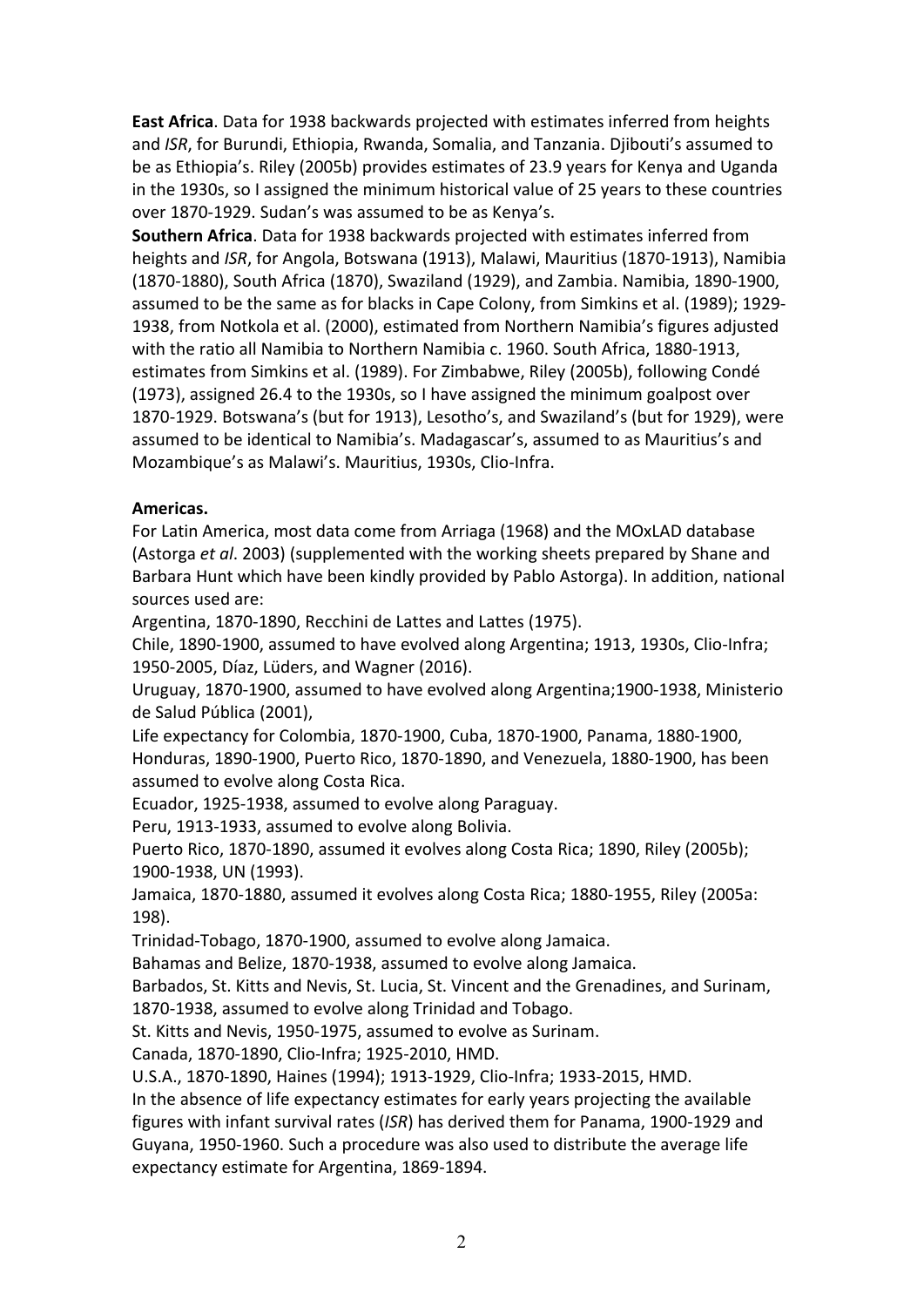# **Asia**

Most pre-1950 estimates come from Riley (2005b) who claims that the earliest health transition started in the 1870/1890s when mean and median values were 27.5 and 25.1 years, respectively. Lower bound estimates for 1950 or 1940s levels were used for 1938. In the absence data, pre-1929 life expectancy at birth was assumed to be 25 years.

Bahrain, Oman, Qatar, UAR, and Yemen, 1913-1938, assumed to evolve along Kuwait. Brunei Darussalam, 1929-1938, assumed to evolve as Malaysia.

Cambodia, 1925-1929, assumed it evolved along China as they had similar levels in 1938; 1938, Siampos (1970), cited in Riley (2005b).

China, 1929, Caldwell et al. (1986), cited in Lavely and Wong (1998); 1930s, Clio-Infra. Hong Kong SAR, 1900-1938, assumed to evolve along Taiwan.

India, 1880-1938, Clio-Infra; extrapolated to 1870 with Visaria and Visaria (1982); 1900 and 1925, McAlpin (1983).

Indonesia, 1929, Riley (2005b); 1930s, Clio-Infra.

Israel, 1950-1980, Clio-Infra; 1985-2010, HMD.

Japan, 1870, Riley (2005b); 1880, Janetta and Preston (1991); 1890-1900, Johansson and Mosk (1987); 1950-2015, HMD.

Jordan, 1929-1938, assumed to evolve as Syria's.

Korea, 1913-2000, Clio-Infra; 2005-2015, HMD.

Laos, 1929, assumed to evolve as Vietnam.

Lebanon, 1870-1938, assumed to evolve along Cyprus.

Malaysia, 1929-1938, obtained by projecting 1950 level backwards with the infant survival rate.

Nepal, 1925-1933, assumed to evolve as India.

Singapore, 1929-1938, obtained by projecting 1950 level backwards with the infant survival rate.

Sri Lanka, 1890-1913, 1938, Langford and Storey (1993); 1929, Sarkar (1951) Taiwan, 1890-1938, Cha and Wu (2002). The level assumed for 1890 by Cha and Wu, 25 years, accepted for 1870-1880. 1950, Glass and Grebenik (1967); 1955, Taiwan Official statistics; 1970-2010, HMD.

Thailand, 1938, Vallin (1976).

Turkey, 1870-1900 and 1925-1933 assumed to evolve as Greece's; 1913, Pamuk (2007); 1938, Shorter and Macura (1982).

# **Oceania**

Australia, 1870-1900, Whitwell et al. (1997); 1925-2015, HMD.

New Zealand (adjusted for Maori population up to 1950), 1870, Riley (2005b); 1880- 1890, Glass and Grebenik (1967); 1950-2010, HMD.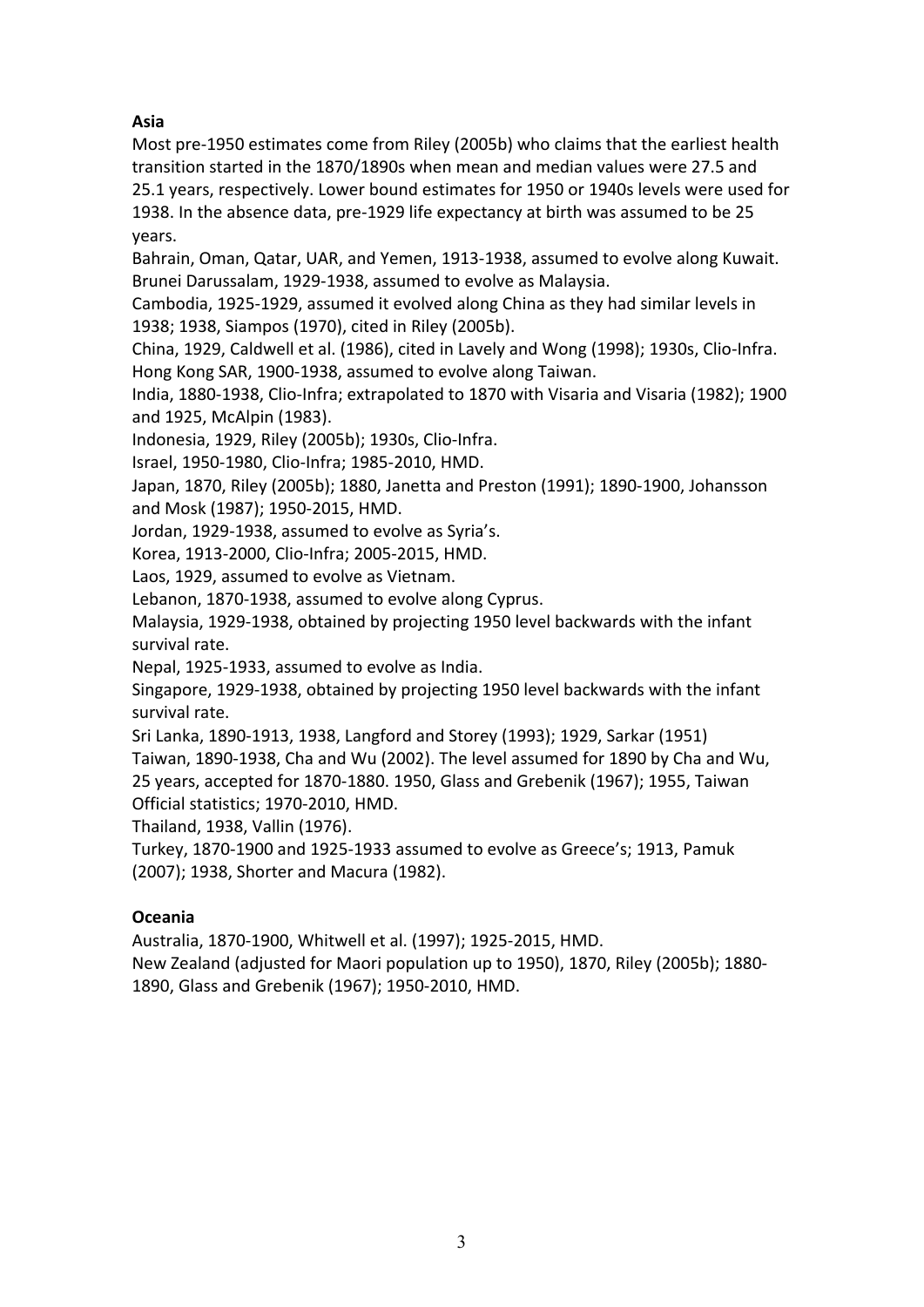# **Europe**

Albania, 1870-1890, assumed to evolve along Greece; 1900-1933, assumed to evolve along Bulgaria.

Austria, 1870-1929, Clio-Infra; 1950-2010, HMD.

Belgium, 1870-2015, HMD.

Belarus, 1950s, Clio-Infra; 1960-2015, HMD.

Bulgaria, 1870-1890, assumed to move along Greece; 1913-1938, Clio-Infra; 1950- 2010, HMD.

Croatia, 2005-2015, HMD.

Cyprus, 1870-1880, assumed to be identical to Greece; 1890, Riley (2005b); 1900-1938, Clio-Infra.

Czechoslovakia/Czechia, 1870-1938, Sbr (1962); 1890, Riley (2005b); 1950-2015, HMD. Denmark, 1870-2015, HMD.

Estonia, 1938-1955, Clio-Infra; 1960-2015, HMD.

Finland, 1870, Kannisto et al. (1999); 1880-2015, HMD.

France, 1870-2015, HMD.

Germany, 1870-1890, Flora (1983); 1950s, Clio-Infra; 1960-2015, HMD.

Greece, 1870-1913, Valaoras (1960), 1933-1980, Clio-Infra; 1985-2015, HMD.

Hungary, 1870-1890, assumed to evolve along Austria; 1950-2015, HMD.

Iceland, 1870-2015, HMD.

Ireland, 1850-1890, assumed to evolve along the U.K.; 1950-2015, HMD

Italy, 1870, Felice et al. (2016); 1880-2010, HMD.

Latvia and Lithuania, 1925-1955, Clio-Infra; 1960-2010, HMD.

Luxembourg, 1913-1955, Clio-Infra; 1960-2010, HMD.

Netherlands, 1870-2015, HMD.

Norway, 1870-2015, HMD.

Poland, 1870-1913, assuming it evolved as Czechoslovakia; 1950-2010, HMD.

Portugal, 1850-1913, Leite (2005); 1925 (interpolated) and 1933, Valério (2001; I);

1929, Veiga (2005); 1938, United Nations (1993); 1950-2015, HMD.

Romania, 1870-1880, assumed to evolve along Greece, 1890-1890, and along Bulgaria, 1890-1929.

Russia, Pressat (1985) for European Russia, 1870-1913, and European Soviet Union,

1929-1938; 1950s, Clio-Infra; 1960-2015, HMD.

Slovakia, 1925, Clio-Infra; 1929-1938, Sbr (1962); 1950-2015, HMD.

Slovenia, 1950-1980, Clio-Infra; 1985-2015, HMD.

Spain, 1870-1890, Felice et al. (2016); 1900, Dopico and Reher (1998); 1913-2015, HMD.

Sweden, 1870-2010, HMD.

Switzerland, 1870, Flora (1983); 1880-2010, HMD.

Ukraine, 1900, Mazur (1969); 1925-1955, Clio-Infra; 1960-2010, HMD.

United Kingdom, 1850-1900, Floud and Harris (1997); 1925-2015, HMD.

Yugoslavia, assumed to evolve along Greece, 1870-1880, and along Bulgaria, 1890-

1929. For 1929 and 1938 life expectancy was estimated by projecting the available figures with infant survival rates for 1950.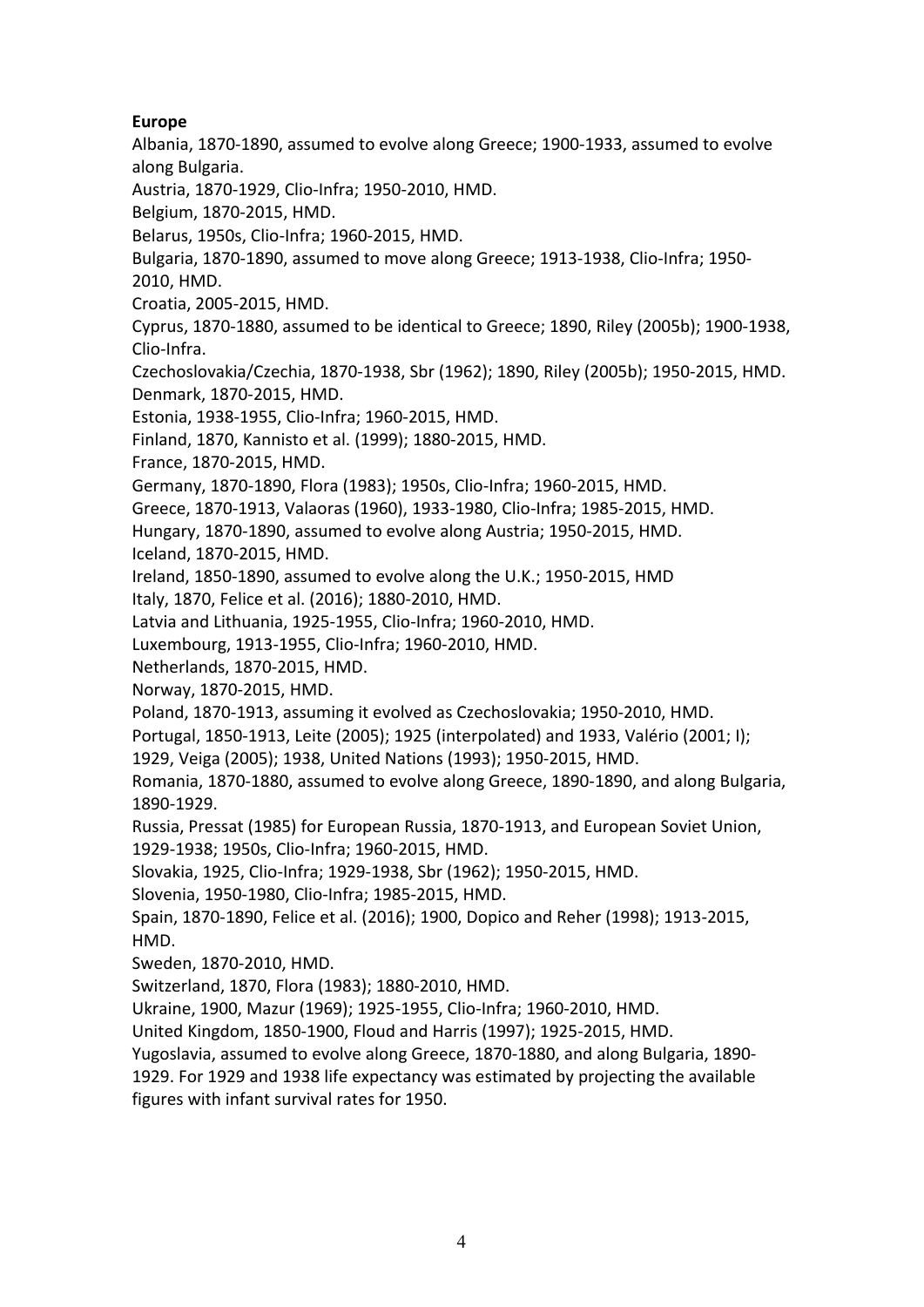### *Average Years of Education*

Education attainment is measured by the average years of total schooling (primary, secondary, and tertiary) for population aged 15 and over. Most figures for 2015 and 2010 derive from the Human Development Reports 2016 and 2013 (UNDP, 2016, 2013). For 1870-2010, the most comprehensive database is the Clio-Infra dataset (https://www.clio-infra.eu/Indicators/AverageYearsofEducation.html) put together by Bas van Leeuwen, Jieli van Leeuwen-Li, and Péter Földvári in 2013, which provides decadal figures (years ending in 0). These figures come from historical reconstructions derived from national statistical offices for the post-1960 and the authors' own estimates through the perpetual inventory method up to 1950. Clio-Infra database relies on Morrisson and Murtin (2009) dataset for 78 countries at 10- year intervals.

I completed the dataset with estimates for years ending in 5 between 1915 and 2005 from Földvári and van Leeuwen (2014) for Europe, while for the rest of the world have interpolated them on the basis of Barro and Lee (2013, version 2.2, updated on June 2018) average years of schooling for population aged 15 and over for 1950-2010, and Lee and Lee (2016) dataset for years of schooling for population aged 15-64, for 1915-1935. Specifically, for, say, 2005, the formula used is

 $Y_{2005} = ((2 * X_{2005}) / (X_{2000} + X_{2010})) * (Y_{2000} + Y_{2010}),$ 

where Y represents the Clio-Infra values and X those of Barro and Lee (2013, v. 2.2). I have assigned the values for 1915, 1930, 1935, and 1940 to my 1913, 1929,

1933, and 1938 benchmarks, respectively.

I have filled missing values for earlier years in Clio-Infra by projecting its levels with Lee and Lee (2016) estimates. This was the case for Barbados, Colombia, and Ecuador (1870); Cyprus and Serbia (1870-1880); Czechia and Romania (1870-1890); Iceland, Poland, Gambia, and Zambia (1870-1913); Haiti and Togo (1870-1925); D.R. Congo, Lesotho, Liberia, Libya, Swaziland, Afghanistan, Cambodia, and Jordan (1870- 1938).

I have also filled Clio-Infra missing values by projecting its levels with Barro and Lee (2013, 2018) for Estonia, Latvia, Lithuania, Ukraine, Burundi, Central African Republic (C.A.R.), Gabon, Armenia, and Nepal (1950-1955); and Moldova, Kazakhstan, Kyrgyzstan, Tajikistan, and Uzbekistan (1950-1965).

Lack of Clio-Infra 1950-2010 estimates for Belize, Albania, Croatia, Malta, Slovenia, Sudan, Bahrain, Brunei Darussalam, Hong Kong, Indonesia, Kuwait, Mongolia, Qatar, Taiwan, United Arab Emirates (U.A.E.), and Yemen led me to use Barro and Lee's (2013, v. 2.2) figures for these countries. For Belize, Albania, Malta, Sudan, Hong Kong, Kuwait, Taiwan, and Yemen, Barro and Lee's figures for 1950 were projected backwards to 1870 with Lee and Lee's (2016) years of schooling.

Lastly, missing values for some countries before 1950 have been estimated by assuming they evolved along their neighbours:

### **Africa**

Botswana, 1870-1913, and Namibia, 1870-1938, assumed to evolve as Lesotho; pre-1960 Burkina Faso, Chad, and Guinea, as Mali, Niger, and Sierra Leone, respectively; pre-1950 Burundi and Rwanda, as Uganda; pre-1950 CAR, Congo, and Gabon, as Cameroon; pre-1950 Mauritania as Senegal; pre-1950 Tanzania as Kenya; Seychelles, 1870-1913, as Mauritius. Guinea-Bissau, 1870-2010, was assumed to evolve as Guinea.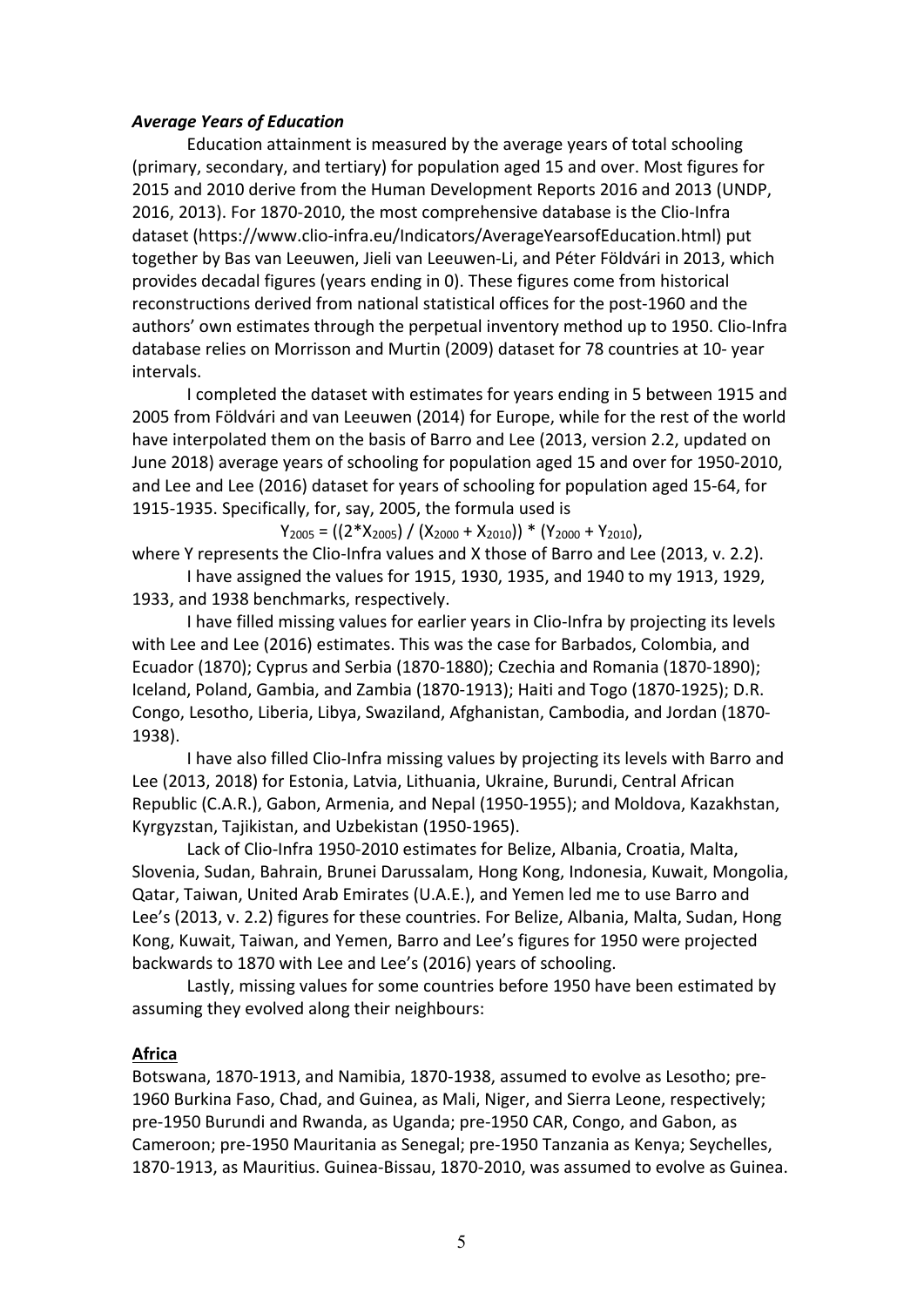### **Americas**

Bahamas, 1870-1990, assumed to evolve along Barbados and St. Kitts and Nevis and St. Vincent and the Grenadines, 1870-2005, as Trinidad-Tobago.

# **Asia**

It has been assumed that pre-1929 Lebanon evolved as Cyprus; pre-1950 Laos as Cambodia; and pre-1950 Bahrain, Brunei-Darussalam, Qatar, Saudi Arabia, and United Arab Emirates (U.A.E.) as Kuwait.

Maximum and the minimum values are established at 15 and 0 years, respectively. However, the lowest historical value was set at 0.1 years of education. Such a 'floor' precludes a zero value for the transformed education index and, consequently, for the *HIHD*.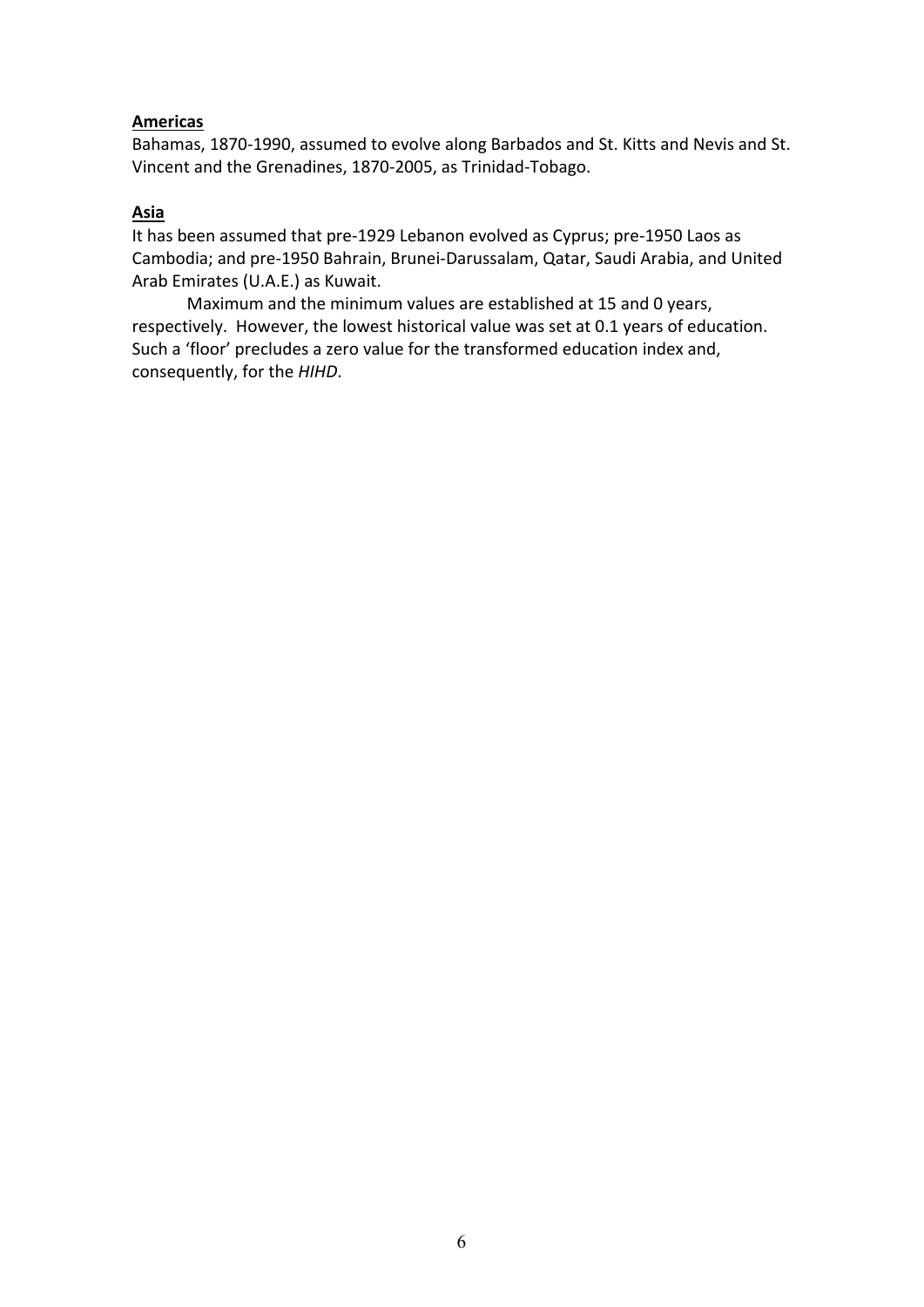#### *Per Capita GDP*

GDP per head is expressed in 1990 Geary-Khamis dollars. Unless stated below, GDP per head data come from the Maddison Project Database (2018) [MPD2018], completed with Maddison (2006, 2010) and the Maddison Project Database 2013 [MPD2013] and, for Latin America since 1950, CEPAL (2009) and (2017) [http://interwp.cepal.org/.](http://interwp.cepal.org/) Conference Board (2016) estimates have been accepted for China since 1950, specifically, the so-called "alternative" series. Otherwise, for specific countries shown below, per capita GDP levels for (usually) 1950 have been projected backwards with volume indices of real per capita GDP taken from historical national accounts.

Similarly to the cases of social indicators, I have assumed a lower bound for *per capita* GDP that has been set at G-K 1990 \$ 300, which represents a basic level of physiological subsistence (Sagar and Najam, 1998; Milanovic et al., 2011), below both the World Bank's extreme poverty threshold of G-K 1990 \$ 1 a day per person and Maddison's (2006) G-K 1990 \$ 400 per capita.

#### **Africa**

Most pre-1950 estimates come from projecting the 1950 benchmark in the MDP2018 with Prados de la Escosura (2012) estimates. The GDP data set for Africa includes available estimates for the northern region and South Africa. In North Africa, 1870-1950, estimates come from Maddison (2006: 577-580) completed with some interpolations on the basis of my own indirect estimates. For Algeria, I interpolated the levels for 1890 and 1900. For Tunisia, I accepted Maddison estimates for 1913 and interpolated the rest of the benchmarks. In the case of Morocco, I found Maddison's level for 1913 too low relative to Tunisia, and used my own estimates. For Egypt, Maddison figures were also used but re-scaled by accepting Pamuk (2006) level for 1950. In the case of South Africa, I deflated Stadler (1963) nominal GDP estimates for 1913-1950 with Alvaredo and Atkinson (2010) price index, and used population figures from Feinstein (2005: 257-8) to derive per capita GDP. Then, the estimates for 1913 were projected backwards to 1870 with my own indirect estimates.

Further assumptions were needed to fill missing values of GDP per head for some Sub-Saharan countries. Following Maddison's approach, I assumed that growth trends for missing countries were similar to those of their neighbours. Thus, in the case of French Equatorial Africa (CAR, Congo, Gabon, and Chad), over 1870-1929, I assumed they grew as similar countries (coastal or landlocked, resource abundant or scarce) in French West Africa. Similarly, during the same period, Cameroon, Guinea-Bissau, and Togo were assumed to grow at the same rate of similar countries in West French Africa. Liberia was assumed to evolve as Sierra Leone over 1900-1913. I assumed The Gambia (1870-1913) and Sierra Leone (1870-1900) evolved alongside Ghana. In East Africa, I accepted Uganda's pace of growth for Rwanda and Burundi (1913-1929) while Kenya's pace of growth during 1870-1913 was assumed to be similar to Tanzania's. Also, Ethiopia and Sudan were assumed to evolve as Egypt over 1870-1913. In southern Africa, Mozambique was accepted to evolve as Angola (1870-1900), and Zambia and Malawi (1913-1929) as Zimbabwe. Lastly, in the cases of Botswana and Lesotho (1913-1938), Namibia (1870-1929), and Swaziland (1870-1938), I accepted the growth rate for South Africa.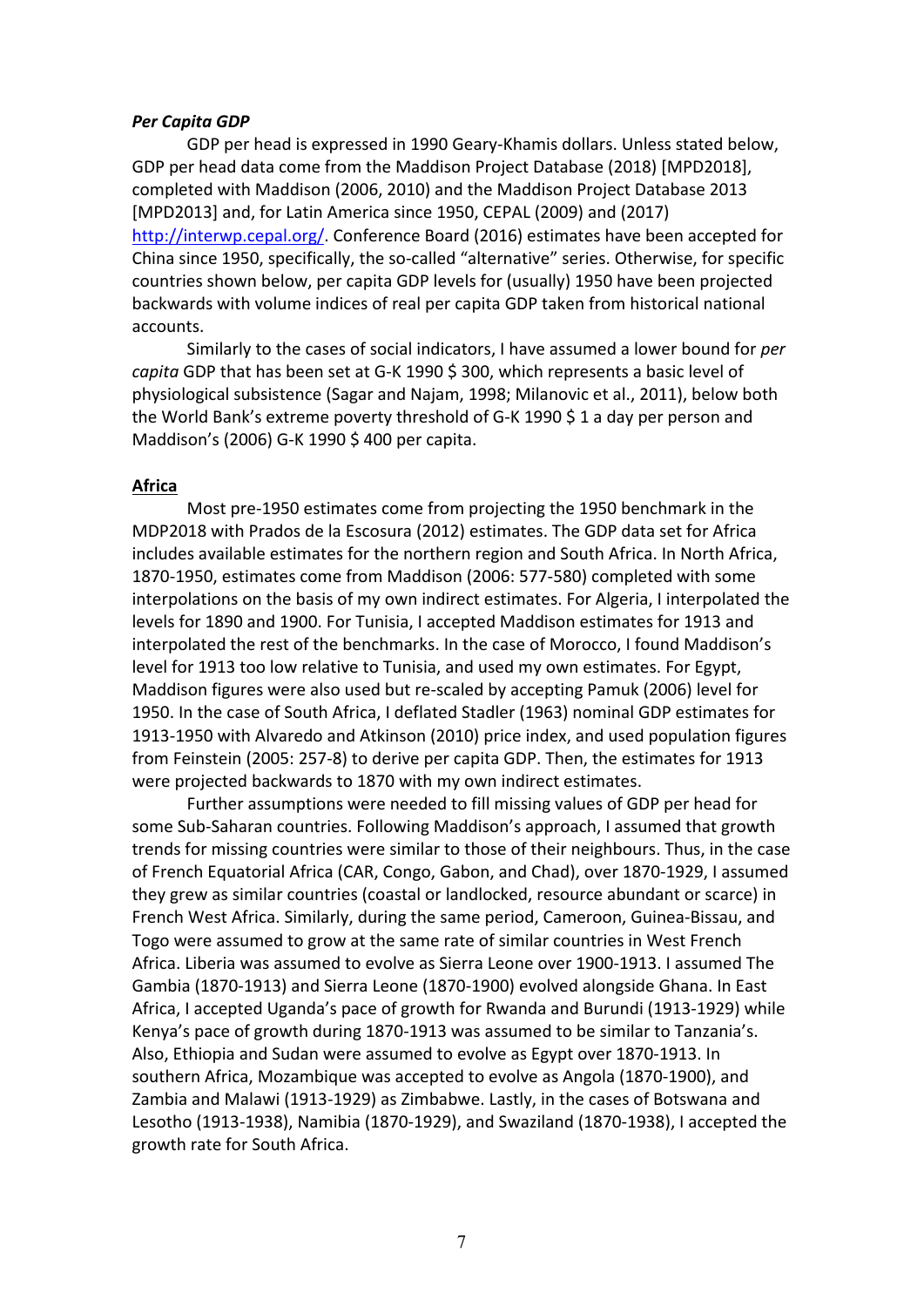# **Americas**

MPD2018 benchmark for 1990 has been projected back and forth with CEPAL (2009) and (2017) <http://interwp.cepal.org/> for Latin America and the Caribbean over 1950-2015, except in the case of Cuba for 1950-1990. Pre-1950 period, per capita GDP volumes derive from MPD2018, MPD2103, Astorga and Fitzgerald (1998) and MOxLAD database (Astorga *et al*. 2003). Otherwise national sources have been used.

Argentina, Della Paolera et al. (2003), 1884-1950. I projected the resulting level for 1884 backwards 1875 with Cortés Conde (1997) growth rate and assumed the level of 1870 to be equal to that of 1875.

Brazil, 1870-1950, Goldsmith (1986).

Bolivia, 1870-1950, Herranz-Loncán and Peres Cajías (2016). Figures for 1870 and 1880 interpolated from those for 1850 and 1883.

Chile, 1870-1950, Díaz, Lüders and Wagner (2016).

Colombia, 1870-1905, Kalmanovitz Krauter and López Rivera (2009) and data kindly provided by Salomon Kalmanovitz in private communication; 1905-1950, GRECO (2002).

Cuba, up to 1902, Santamaría (2005); 1902-1958, Ward and Devereux (2012); 1958- 1990, MDP2018; 1990-2015, CEPAL (2017). An important caveat is that neither the MPD2018 benchmark level for 1990 (nor the MPD2013 or Maddison's 2006, 2010) has been accepted. The reason is that, given the lack of PPPs for Cuba in 1990, Maddison (2006: 192) assumed Cuban per capita GDP was 15 per cent below the Latin American average. Since this is an arbitrary assumption, I started from Brundenius and Zimbalist's (1989) estimate of Cuba's GDP per head relative to six major Latin American countries (Argentina, Brazil, Chile, Colombia, Mexico, and Venezuela, LA6) in 1980 (provided in Astorga and Fitzgerald, 1998) and applied this ratio to the average per capita income of LA6 in 1980 Geary-Khamis dollars to derive Cuba's level in 1980. Then, following Maddison (1995: 166), I derived the level for 1990 with the growth rate of real per capita GDP at national prices over 1980-1990 and reflated the result with the US implicit GDP deflator in order to arrive to an estimate of per capita GDP in 1990 at 1990 Geary-Khamis dollars. Interestingly, Cuba's position relative to the US in 1929 and 1955 is very close to the one Ward and Devereux (2012) estimated using a different approach.

Jamaica, 1870-1929, Eisner (1961).

Mexico, 1870-1900, Coatsworth (1989: 41); 1896-1950, INEGI (1995)

Puerto Rico, 1900-1940, Devereux (2017); 1940-1950, Anuario Estadístico de Puerto Rico (1955).

Peru, 1870-1950, Seminario (2012).

Uruguay, 1870-1950, Bértola (2016).

Venezuela, 1870-1950, Batista (1997). I have preferred Batista's well-known estimates to de Corso's (2013, 2018).

Central America (Costa Rica, El Salvador, Guatemala, Honduras, and Nicaragua), I derived the level for 1913 by assuming the growth over 1913-20 was identical to that of 1920-25, the latter derived from OxLAD database (Astorga *et al*. 2003).

Caribbean. Bahamas, Barbados, Belize, Guyana, since 1950, Trinidad-Tobago, 1950- 1970, and St. Kitts and Nevis, St. Vincent and the Grenadines, from 1990, Maddison (2006, 2010), Conference Board (2016), and Bulmer-Thomas (kindly provided in private communication)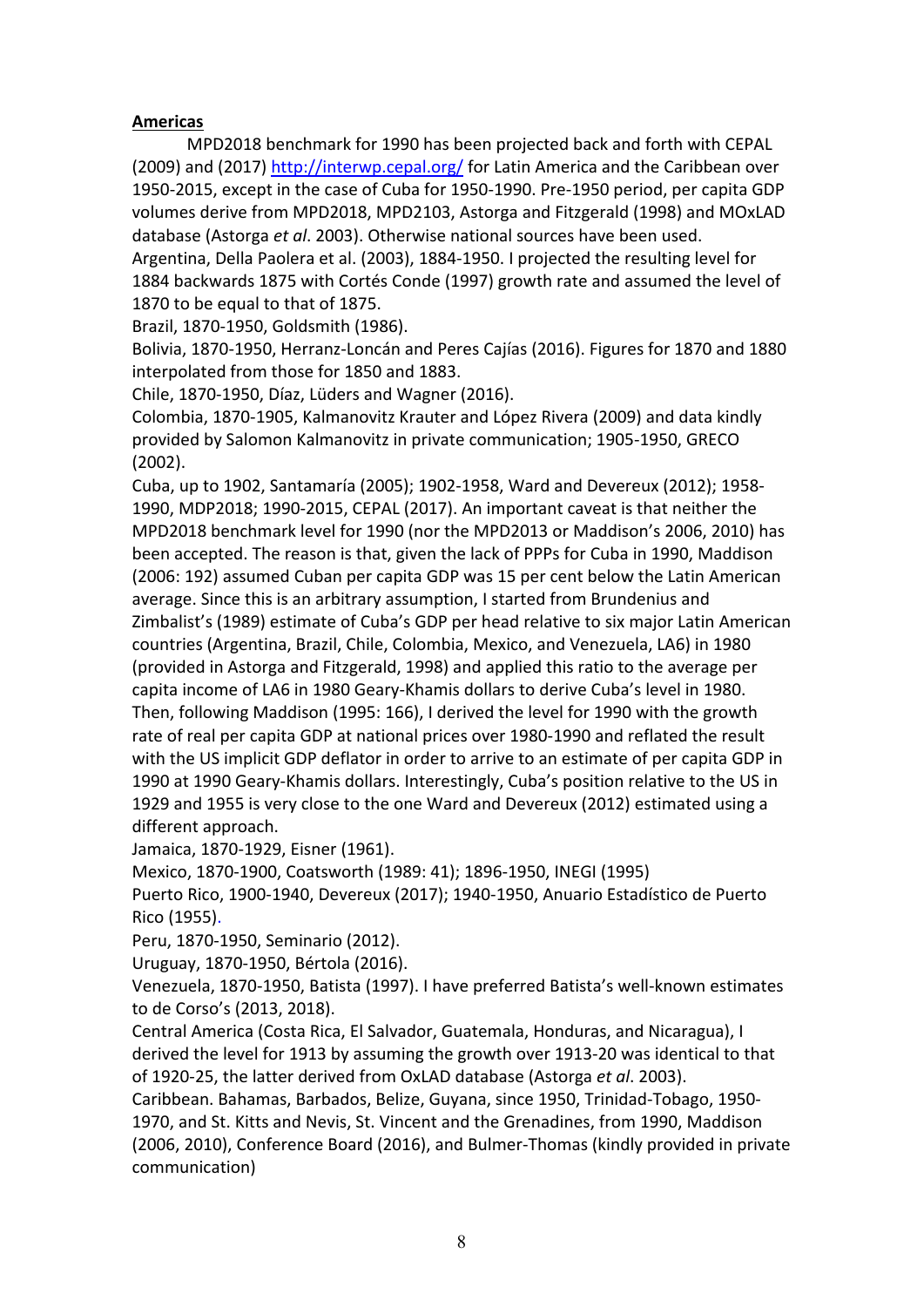# **Asia**

Middle East (Iran, Iraq, Jordan, Lebanon, Palestine (Israel), Saudi Arabia, Syria, Yemen, and the Gulf (Bahrain, Kuwait, Oman, Qatar, UAE), 1870-1913, Pamuk (2006) Cambodia and Laos were assumed to evolve alongside Vietnam, 1870-1938.

Korea, 1870-1913, MPD2013; 1913-1938, Cha and Kim (2006). I obtained the figures for 1880-1900 through log-linear interpolation.

Myanmar, 1880-1890, assumed to evolve along India.

Malaysia, 1870-1913, assumed to evolve along Indonesia.

Philippines, 1890, Bourguignon and Morrisson (2002).

Turkey, MPD2013. 1880, Altug et al. (2009) with 1890-1900 figures log-linearly interpolated.

Taiwan, 1890-1900, assumed to evolve as China's; 1900, Cha and Wu (2002).

For the Middle East, Indochina (Cambodia, Laos, and Vietnam), and Hong Kong, I interpolated log-linearly the values for 1880-1900 and 1935-1938.

# **Oceania**

New Zealand, 1870-1990, kindly provided by Les Oxley in private communication. **Europe**

Austria, 1870-1913, Maddison (2010) level for 1913 projected backwards with Schulze (2000) estimates for Imperial Austria under the assumption that real output per head in Modern Austria moved along Imperial Austria's.

Belgium, 1870-1913, Horlings (1997); 1929-1938, average of GDP estimates of income and expenditure approaches in Buyst (1997), and output in Horlings (1997).

Bulgaria, 1890-1913, Maddison (2010). 1880, interpolated.

Czechoslovakia, 1880, computed with Good (1994) ratio of 1880 GDP per head to the average GDP per head of 1870 and 1890 applied to MPD2018 average levels for 1870 and 1890.

Cyprus, 1913-1950, Apostolides (2011). I assumed the level for 1913 was identical to that for 1921.

France, 1870-1950, Toutain (1997).

Greece, 1870-1938, Kostelenos *et al*. (2007) moving base series.

Hungary, 1870-1913, Schulze (2000) estimates for Imperial Hungary.

Ireland, 1880-1900, applying the ratio Ireland/UK in 1913 to UK real per capita GDP. Malta, 1913-1950, Apostolides (2011). I assumed the level for 1913 was identical to that for 1921.

Portugal, 1850-1913, Lains (2006).

Romania, MPD2013. 1880, computed with Good (1994) ratio of 1880 GDP per head to the average GDP per head of 1870 and 1890 applied to MPD2013 average levels for 1870 and 1890.

Russia, 1870-1885, Imperial Russia, Goldsmith (1961), agricultural and industrial output weighted with Gregory (1982) weights for 1883-87; 1885-1913, Gregory (1982, Table 3.1); 1913-1928, Markevich and Harrison (2011).

Spain, 1870-2015, Prados de la Escosura (2017).

United Kingdom, 1850-1913, MPD2013.

Yugoslavia, 1880, computed with Good (1994) ratio of 1880 GDP per head to the average GDP per head of 1870 and 1890 applied to MPD2018 average levels for 1870 and 1890.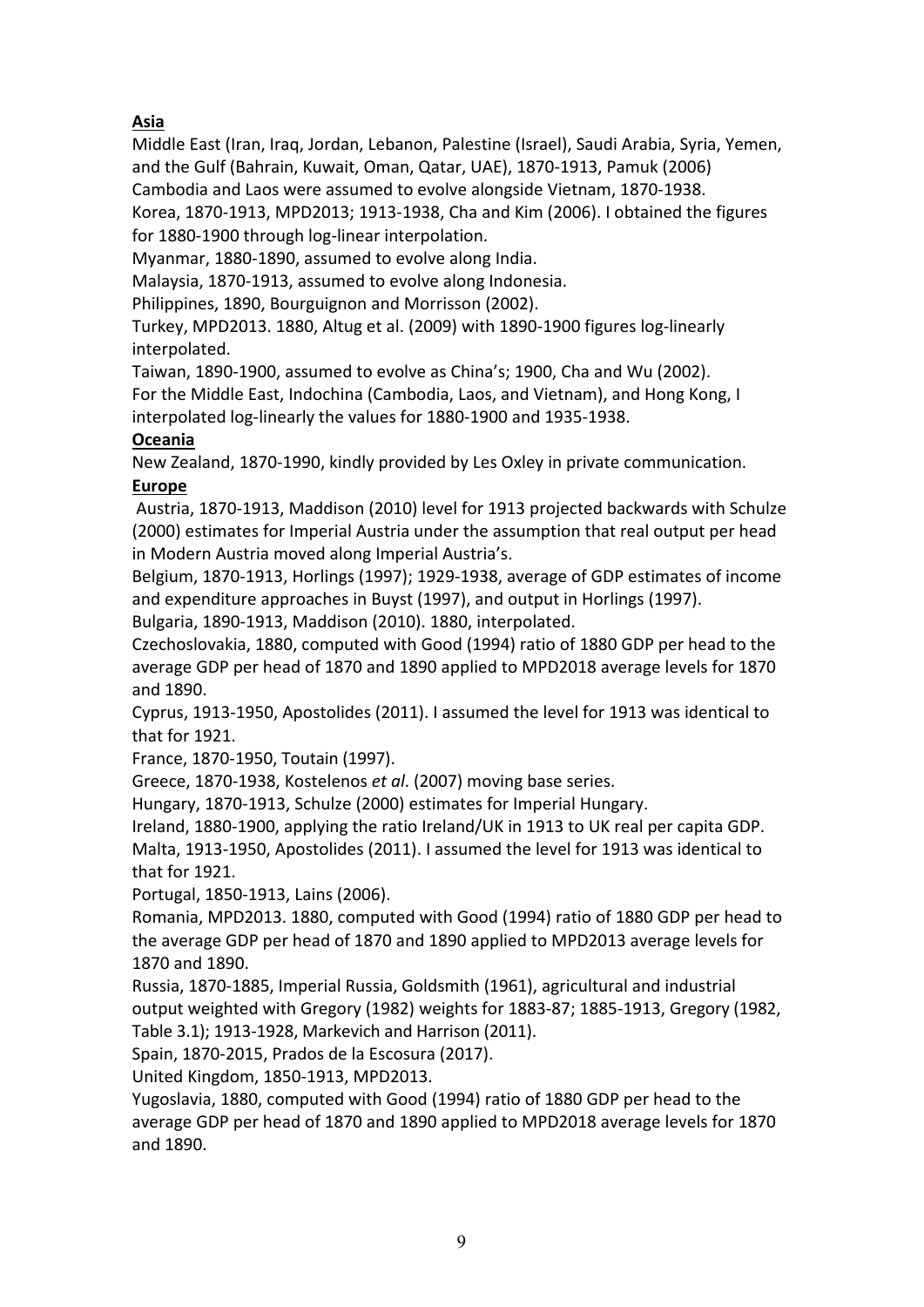## *Index of Liberal Democracy*

Varieties of Democracy [V-Dem] ( Coppedge *et al*., 2018) provides the *Liberal Democracy Index*. It combines the electoral democracy index and the liberal component index. The former incorporates indices of freedom of association, expression, suffrage, and clean elections. The latter includes indices of equality before the law and individual liberty, judicial constraints on the executive, and legislative constraints on the executive.

The index ranges between 0, low, and 1, high. As for other dimensions of human development I have adopted a 'floor' level that in this case is 0.01.

Missing values for some countries, mostly before 1900, have been estimated by assuming they evolved along their neighbours and, exceptionally, were assigned the same values.

# **Africa**

For most countries in Sub Saharan Africa, except Ethiopia, Liberia, Madagascar, and Tanzania, lacking estimates for 1870-1890, I have assigned the 'floor' value of 0.01. This assumption is consistent with their low values for 1913. In the case of South Africa, I assumed it evolved along the Orange Free State in Polity 2 (Polity 4 database) (Marshall *et al*., 2018).

Algeria, 1870-1890 assumed to evolve as Tunisia.

Cameroon, 1920-1960, assumed to evolve along Central African Republic.

# **Americas**

Jamaica, 1870-1890, assumed to evolve along Cuba.

The Bahamas and Belize, 1950-2015, assumed to have the same values as Jamaica. St. Kitts, St. Lucia, and St. Vincent and the Grenadines, 1950-2015, same values as Barbados.

# **Asia**

Brunei Darussalam, same values as Malaysia.

Cambodia and Laos, 1870-1890, assumed to evolve along Vietnam.

Iraq, Jordan, Lebanon, and Syria, 1870-1913, assumed to evolve as Turkey.

Hong-Kong and Taiwan, assumed to evolve along China.

Qatar, 1870-1890, assume to evolve as Oman.

Sri Lanka, 1870-1890, assumed to evolve as India.

United Arab Emirates, 1870-1970, assumed to evolve as Qatar.

Yemen, 1870-1890, the 'floor' was accepted as the value for 1913 was 0.011.

# **Europe**

Albania, 1870-1900, as an Ottoman colony, same values as Turkey.

Belgium, 1870-1890, I assumed it evolved as the average of Vanhanen Index of Democratization (Vanhanen, 2016) and Polity 2 (Marshall et al., 2018).

Czechoslovakia, 1870-1913, as part of Austria-Hungary, I used the average value of Austria and Hungary.

Ireland, 1870-1913, same values as the United Kingdom.

Poland, 1870-1913, same values as Russia.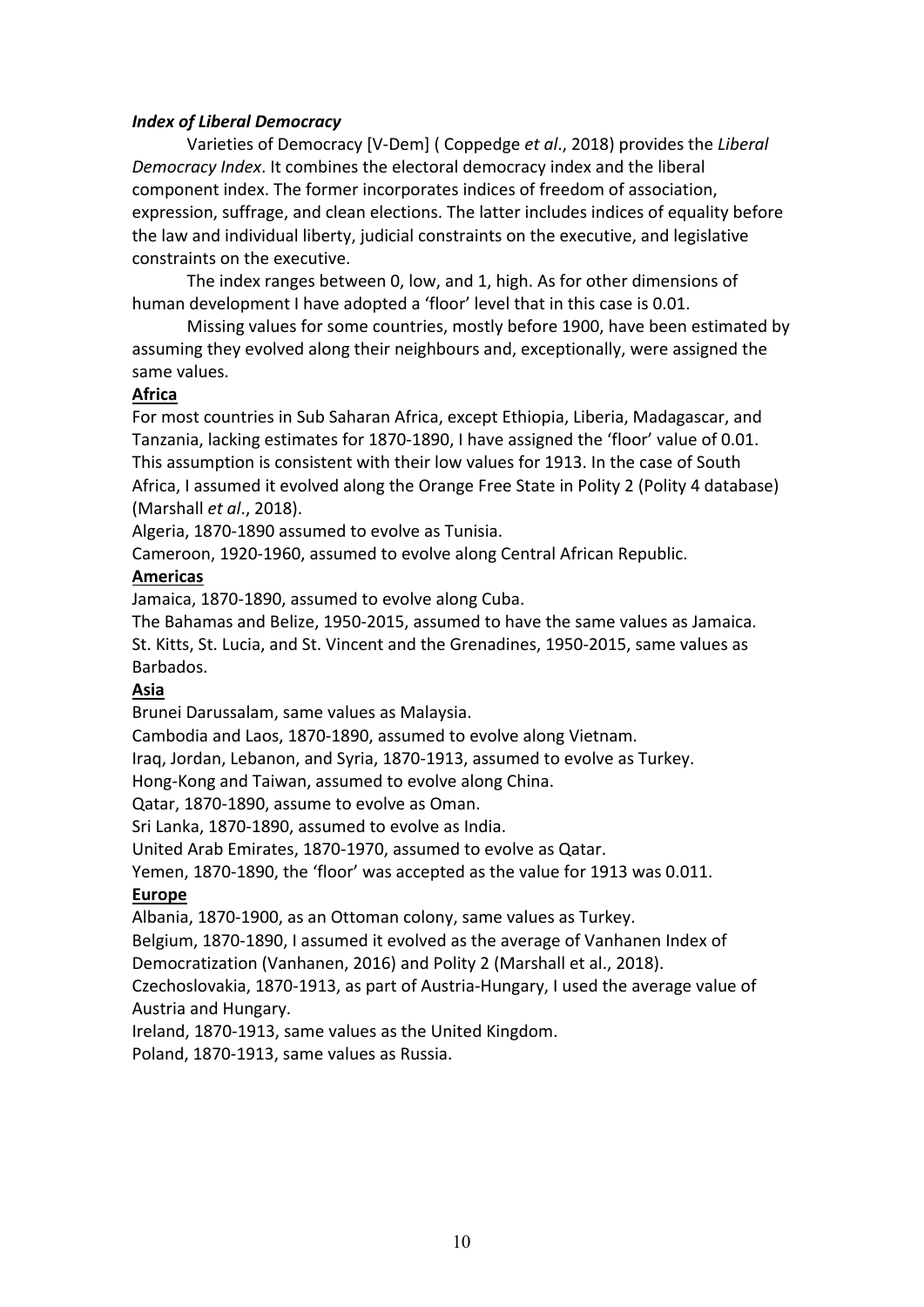# *Population*

All figures are adjusted to refer to mid-year and to take into account the territorial changes and are derived from UNESCO, [http://data.uis.unesco.org/,](http://data.uis.unesco.org/) for 1970-2015, Maddison (2010), and Mitchell (2003a, 2003b, 2003c), completed for Latin America and the Caribbean with CEPAL (2009 and 2016), 1950-2015, and OxLAD database (Astorga et al., 2003), 1900-1938. Otherwise, national sources were used. Cyprus, 1929-1938, Apostolides (2011).

Spain, 1870-2015, Prados de la Escosura (2017).

Turkey, 1870-1913, Pamuk (2006, 2007).

Algeria and Tunisia, 1870-1950, Fargues (1986).

South Africa, 1870-2000, Feinstein (2005).

Sub-Saharan Africa, 1910-1950 data come from Smits (private communication), completed with Banks (2010), for Ethiopia, Liberia, Malawi, and Sierra Leone. Missing observations for Sub-Saharan African countries in the late 19<sup>th</sup> century were filled by assuming the average growth rate for countries in the region.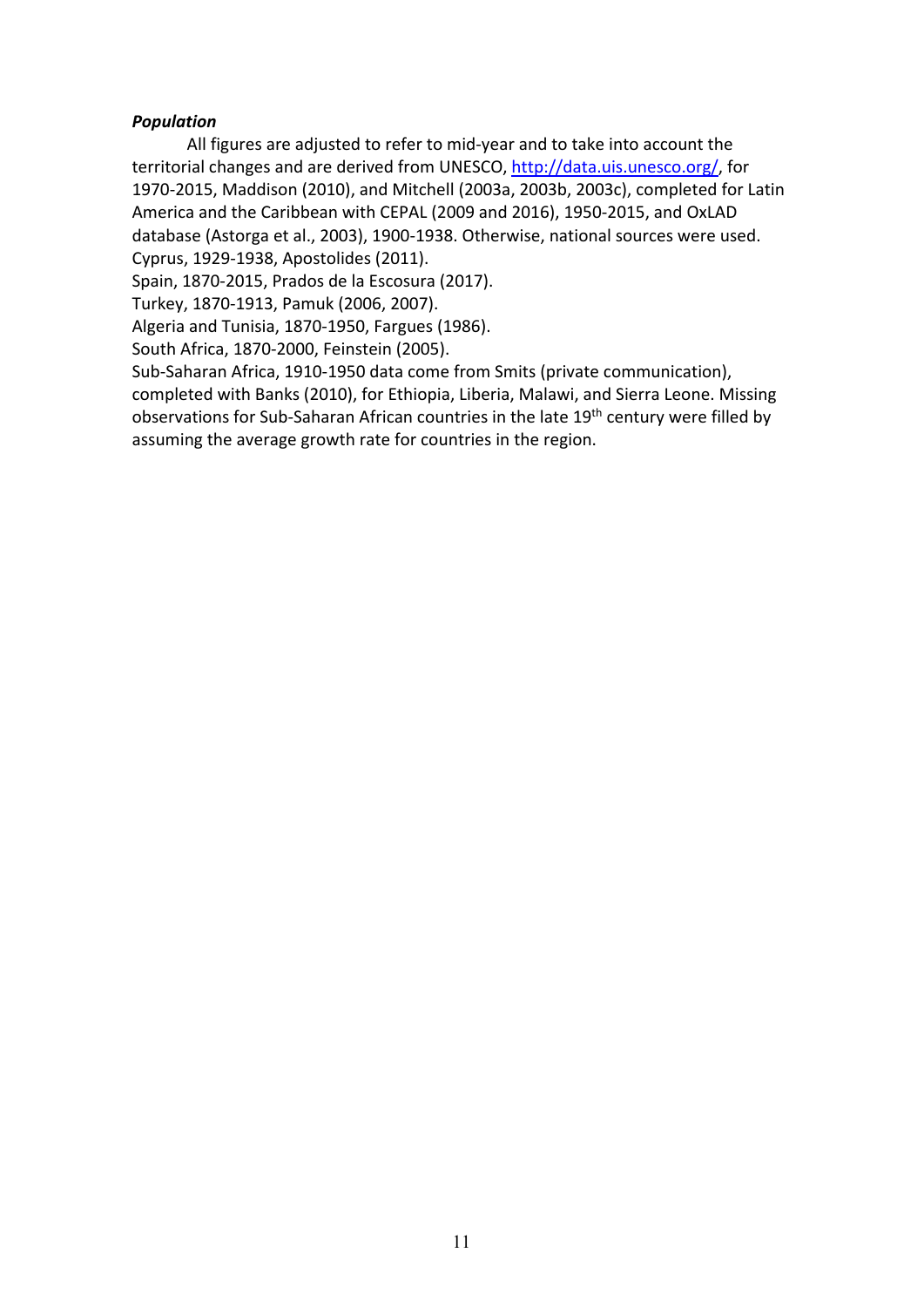### **References**

- Altug, S., A. Filiztekin, and S. Pamuk, "Sources of Long-term Growth for Turkey, 1880-2005," *European Review of Economic History*, 12, 393-430, 2008.
- Alvaredo, F., and A.B. Atkinson, "Colonial Rule, Apartheid and Natural Resources: Top Incomes in South Africa 1903-2005," OxCarre Research paper 46/2010.
- Apostolides, A., "The Growth of Two Small Economies in the Great Depression: GDP Estimation for Cyprus and Malta during the Interwar Period (1921-1938)," MPRA Paper 30276, 2011<http://mpra.ub.uni-muenchen.de/30276/>
- Arriaga, E. E., *New Life Tables for Latin American Populations in the Nineteenth and Twentieth Centuries*, Population Monographs Series No. 3, Institute of International Studies, University of California Berkeley, 1968.
- Astorga, P. and V. Fitzgerald, "Statistical Appendix," in R. Thorp, *Progress, Poverty and Exclusion An Economic History of Latin America in the 20th Century*, 307-365, Inter-American Development Bank, Washington, 1998.
- Astorga, P., Bergés, A. R., and FitzGerald, E. V. K., "The Oxford Latin American Economic History Database [OxLAD]," Oxford: Latin American Centre, Oxford University, 2003. Available at:<http://oxlad.qeh.ox.ac.uk/> now at:<http://moxlad.fcs.edu.uy/>
- Ayeni, O., "Retrospective estimates of mortality from the Nigerian medical censuses of 1930- 1932: a research note", *Nigerian Journal of Economic and Social Studies* 18, 461-469, 1976.
- Banks, A. S., "Cross-National Time-Series Data Archive," 2010 <http://www.databanksinternational.com/>
- Baptista, A., *Bases cuantitativas de la economía venezolana, 1830–1995*, Fundación Polar, Caracas, 1997.
- Barro, R. and J.W. Lee, "A New Data Set of Educational Attainment in the World, 1950–2010", *Journal of Development Economics* 104, 184–198 (2013) (Updated dataset v 2.1, February 2016)<http://www.barrolee.com/>
- Bértola, L., *El PBI de Uruguay, 1870–1936 y otras estimaciones*, Universidad de la República, Montevideo, 1998.
- Bourbeau, J. Légaré and V. Émond, "New Birth Cohort Life Tables for Canada and Quebec, 1801-1991," Statistics Canada, Demographic Division, Research Paper 3, 1997, available at[: www.statcan.ca](http://www.statcan.ca/)
- Bourguignon, F. and C. Morrisson, "Inequality among World Citizens," *American Economic Review*, 92, 727-744, 2002 (data available at [http://www.delta.ens.fr/XIX\)](http://www.delta.ens.fr/XIX)
- Braun, J., M. Braun, I. Briones, and J. Díaz, "Economía chilena, 1810-1995. Estadísticas históricas," Pontificia Universidad Católica de Chile, Instituto de Economía, Documento de Trabajo 187, 2000.
- Brundenius C. and A. Zimbalist, *The Cuban Economy: Measurement and Analysis of Socialist Performance*, Johns Hopkins University Press, Baltimore, 1989.
- Bureau of Economic Analysis (BEA), "GDP by Industry, 1910 to 2009," 2010, available at [http://www.bea.gov/industry/iotables/prod/table\\_list.cfm?anon=56082](http://www.bea.gov/industry/iotables/prod/table_list.cfm?anon=56082)
- Buyst, E., "New GNP Estimates for the Belgian Economy during the Interwar Period," *Review of Income and Wealth,* 43, 357-375, 1997.
- Caldwell, J., M. Bracher, G. Santow, and P. Caldwell, "Population Trends in China—A Perspective Provided by the 1982 Census," in C. Li, ed., *A Census of One Billion People*, 352-392, Republic of China Population Census Office, Hong Kong, 1986.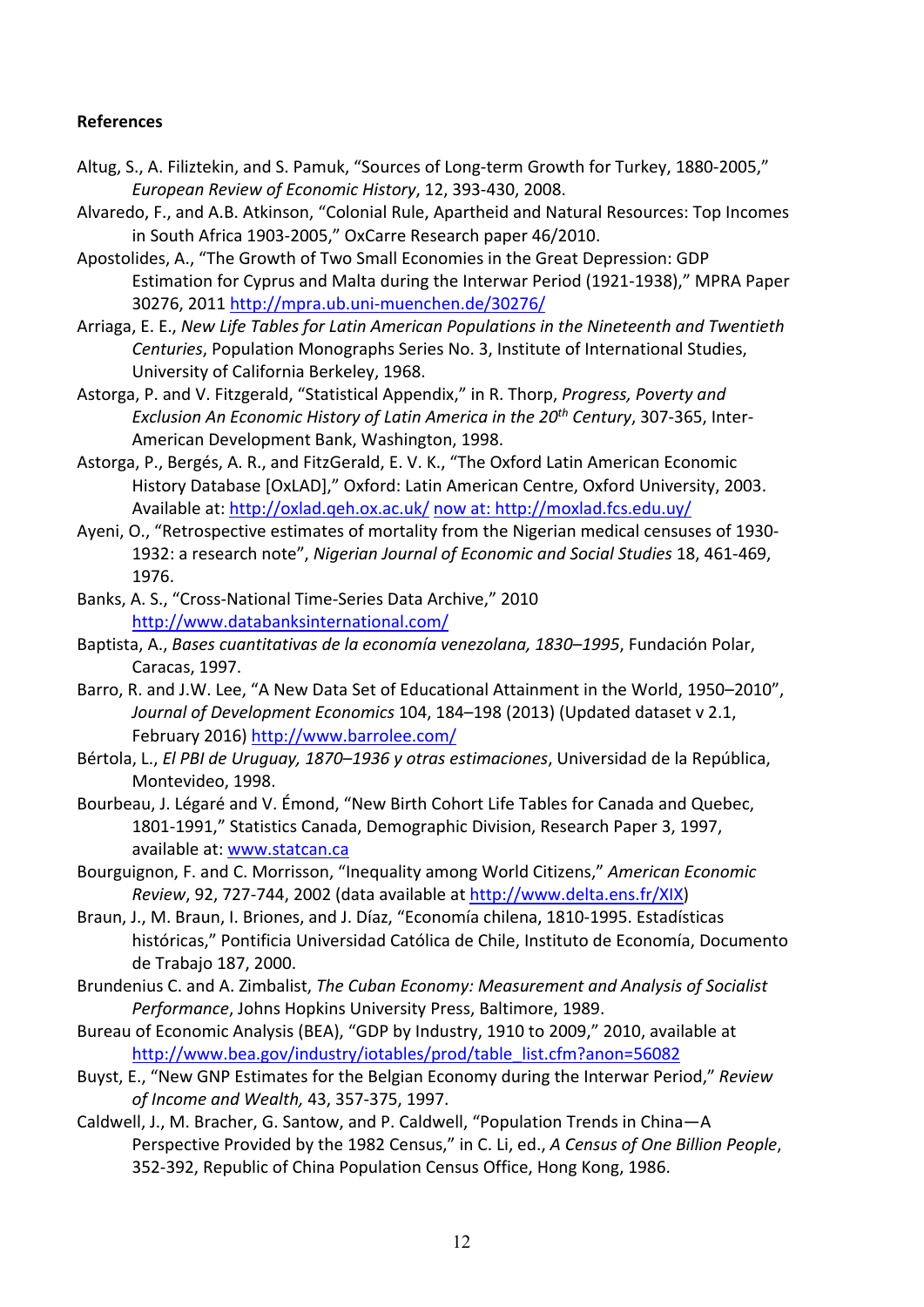- Cha, M.S. and N. N. Kim, "Korea's First Industrial Revolution, 1911-40," Naksungdae Institute of Economic Research [NIER] Working Papers Series 3, 2006, available at: <http://www.naksung.re.kr/papers/wp2006-3.pdf>
- Cha, M.S. and T.M. Wu, "Colonial Transition to Modern Economic Growth in Korea and Taiwan," Unpublished manuscript 2002.

Clio-Infra Dataset, <https://www.clio-infra.eu/>

- Coatsworth, J.H., "The Decline of the Mexican Economy, 1800-1860," in R. Liehr, ed., *América Latina en la época de Simón Bolívar. La formación de las economías nacionales y los intereses económicos europeos 1800-1850*, 27-53, Colloquium, Berlin, 1989.
- Comisión Económica para América Latina y el Caribe [CEPAL], "América Latina y el Caribe. Series históricas de estadísticas económicas 1950-2008," *Cuadernos Estadísticos* 37, 2009, available at: <http://www.eclac.cl/deype/cuaderno37/index.htm>
- Conference Board, "Total Economy Database"*,* May 2016, [http://www.conference](http://www.conference-board.org/data/economydatabase/)[board.org/data/economydatabase/](http://www.conference-board.org/data/economydatabase/)
- Coppedge, M., J. Gerring, C.H. Knutsen, S.I. Lindberg, S.-E. Skaaning, J. Teorell, D. Altman, M. Bernhard, M.S. Fish, A. Cornell, S. Dahlum, H. Gjerløw, A. Glynn, A. Hicken, J. Krusell, A. Lührmann, K.L. Marquardt, K. McMann, V. Mechkova, J. Medzihorsky, M. Olin, P. Paxton, D. Pemstein, J. Pernes, J. von Römer, B. Seim, R. Sigman, J. Staton, N. Stepanova, A. Sundström, E. Tzelgov, Y. Wang, T. Wig, S. Wilson, and D. Ziblatt (2018), V-Dem [Country-Year/Country-Date] Dataset v8, Varieties of Democracy (V-Dem) Project<https://doi.org/10.23696/vdemcy18>
- Cortés Conde, R., *La economía argentina en el largo plazo*, Editorial Sudamericana/ Universidad de San Andrés, Buenos Aires, 1997.
- Costa, D.L. and R.H. Steckel, "Long-Term Trends in Health, Welfare, and Economic Growth in the United States," in R.H. Steckel and R. Floud, eds., *Health and Welfare during Industrialization*, 47-89, University of Chicago Press, Chicago, 1997.
- Della Paolera, G., A. M. Taylor, and C. G. Bozolli, "Historical Statistics", in G. Della Paolera and A. M. Taylor, eds., *A New Economic History of Argentina*, 376-385, Cambridge University Press, New York, 2003.
- Deprez, P., "The Low Countries," in W. R. Lee, ed., *European Demography and Economic Growth*, 236-283, Croom Helm, London, 1979.
- Devereux, J., Arrested Development? Puerto Rico in an American Century, 2017 (mimeo).
- Díaz, J., R. Lüders, and G. Wagner (2016), *Chile 1810 – 2010. La República en cifras. Historical Statistics*, Santiago: Ediciones Universidad Católica de Chile [.http://cliolab.economia.uc.cl/BD.html](http://cliolab.economia.uc.cl/BD.html)
- Dopico, F. and D.S. Reher, *El declive de la mortalidad en España, 1860-1930*, Asociación de Demografía Histórica, Monografía No. 1, 1998.
- Easterly, W., "Life after Growth," *Journal of Economic Growth*, 4, 239-276, 1999, underlying data available at: [http://www.worldbank.org/html/prdmg/grthweb/growth t.htm](http://www.worldbank.org/html/prdmg/grthweb/growth%20t.htm)
- Eckstein, A., "National Income and Capital Formation in Hungary, 1900-1950," *Income and Wealth*, V, 150-223, 1955.
- Eisner, G., *Jamaica, 1830-1930: A Study in Economic Growth*, Manchester University Press, Manchester, 1961.
- Fargues, P., "Un siècle de transition démographique en Afrique méditerranéenne 1885-1985", *Population* 41 (2), 205-232, 1986
- Feinstein, C.H., *An Economic History of South Africa. Conquest, Discrimination and Development*, Cambridge University Press, Cambridge, 2005.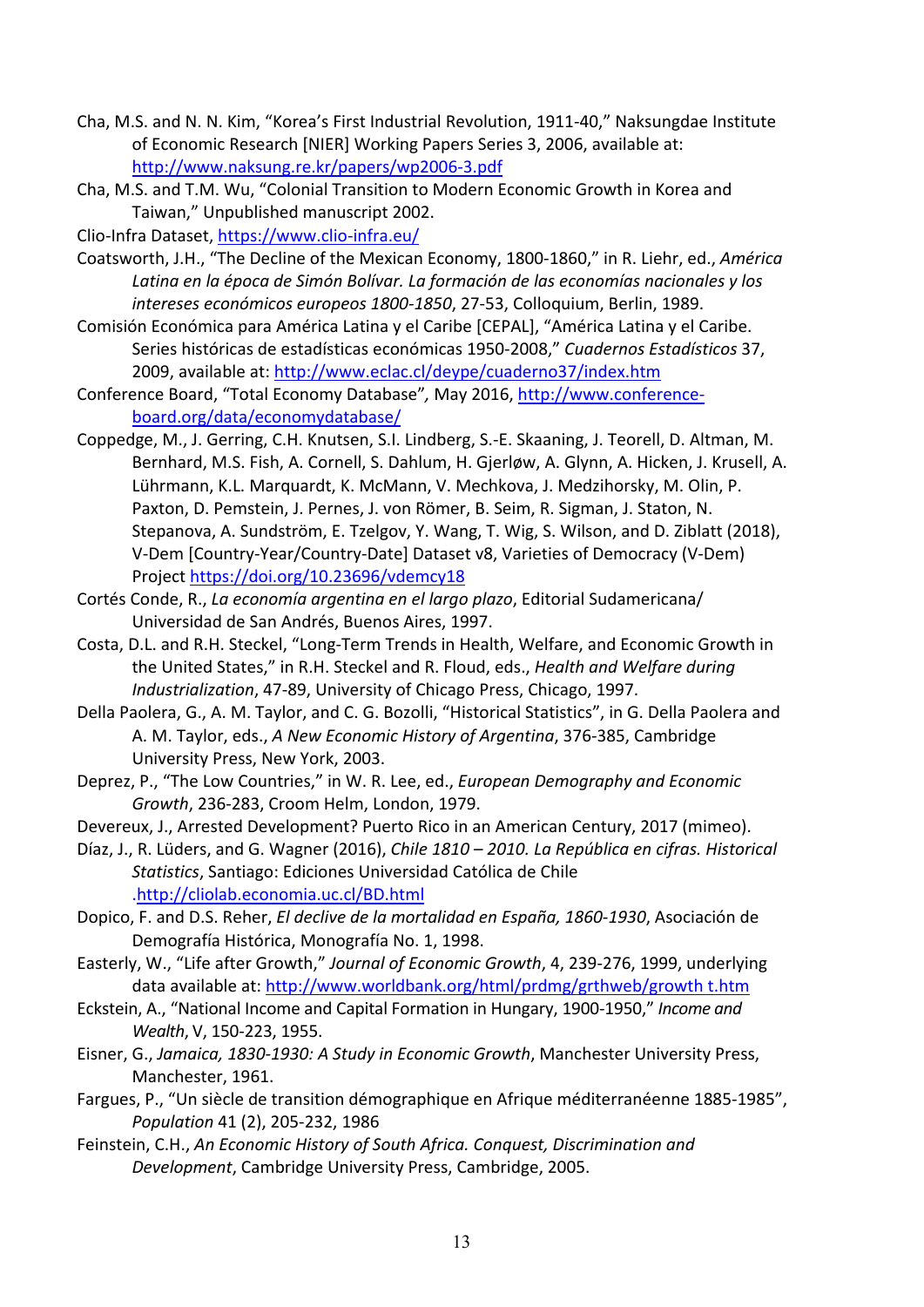- Felice, E., J. Pujol Andreu, and C. d'Ippoliti (2016), "GDP and life expectancy in Italy and Spain over the long run: A time-series approach", *Demographic Research* 35: 813-866 <http://www.demographic-research.org/Volumes/Vol35/28/>
- Fenoaltea, S., "The Growth of the Italian Economy, 1861-1913: Preliminary Second-generation Estimates," *European Review of Economic History*, 9, 273-312, 2005.
- Flora, P., *State, Economy, and Society in Western Europe 1815-1975. A Data Handbook in Two Volumes*, Campus, Frankfurt, 1983.
- Floud, R. and B Harris, "Health, Height, and Welfare: Britain, 1700-1980," in R.H. Steckel and R. Floud, eds., *Health and Welfare during Industrialization*, 91-126, University of Chicago Press, Chicago, 1997.

Földvári, P. and B. van Leeuwen (2014), "Educational and income inequality in Europe, ca. 1870–2000", *Cliometrica* 8: 271-300.

- Frankema, E., Jerven, M., The Missing Link. Reconstructing African population growth, 1850 present (mimeo), 2012
- Glass, D.V. and E. Grebenik, "World Population, 1800-1950", in H.J. Habakkuk and M. Postan, eds., *Cambridge Economic History of Europe*, Vol. VI. *The Industrial Revolutions and After: Incomes, Population, and Technological Change*, Part I, 56-138, Cambridge University Press, Cambridge, 1967.
- Goldsmith, R. W., "The Economic Growth of Tsarist Russia: 1860-1913," *Economic Development and Cultural Change*, 9, 441-475, 1961.
- Goldsmith, R. W., *Desenvolvimento financeiro sob um século de inflaçao*, Harper & Row do Brasil, Rio de Janeiro, 1986.
- Good, D.F., "The Economic Lag of Central and Eastern Europe: Income Estimates for the Habsburg Successor States, 1870-1910," *Journal of Economic History*, 54, 869-891, 1994.
- GRECO (Grupo de Estudios de Crecimiento Económico), *El Crecimiento económico colombiano en el Siglo XX*, Banco de la República/Fondo de Cultura Económica, Bogotá, 2002.
- Gregory, P., *Russian National Income*, Cambridge University Press, Cambridge, 1982.
- Haber, S., ed., *How Latin America Fell Behind? Essays on the Economic Histories of Brazil and Mexico, 1800-1914*, Stanford: Stanford University Press, 1997
- Haines, M., "Estimated Life Tables for the United States, 1850-1900," National Bureau of Economic Research Working Paper Series on Historical Factors in Long Run Growth 15, 1994.
- Hayami, Y. and V.W. Ruttan, *Agricultural Development An International Perspective*, Johns Hopkins University Press, Baltimore, 1985.
- Herranz-Loncán, A. And J.A. Peres-Cajías, "Tracking the Reversal of Fortune in the Americas. Bolivian GDP per capita since the mid-nineteenth century," *Cliometrica* 10 (1), 99-12, 2016.
- Hjerppe, R., *Finland's Historical National Accounts 1860-1994: Calculation Methods and Statistical Tables*. J.Y.H.L., Jyväskylä, 1996.
- Hoffmann, W.G., F. Grumbach, and H. Hesse, *Das Wachstum der Deutschen Wirtschaft seit der Mitte des 19.Jahrhunderts*, Springer, Berlin, 1965.
- Honda, G., "Differential Structure, Differential Health: Industrialization in Japan, 1868-1940," in R.H. Steckel and R. Floud, eds., *Health and Welfare during Industrialization*, 251-284, University of Chicago Press, Chicago, 1997.
- Horlings, E., "The Contribution of the Service Sector to Gross Domestic Product in Belgium, 1835-1990," Universiteit Utrecht, Unpublished manuscript, 1997.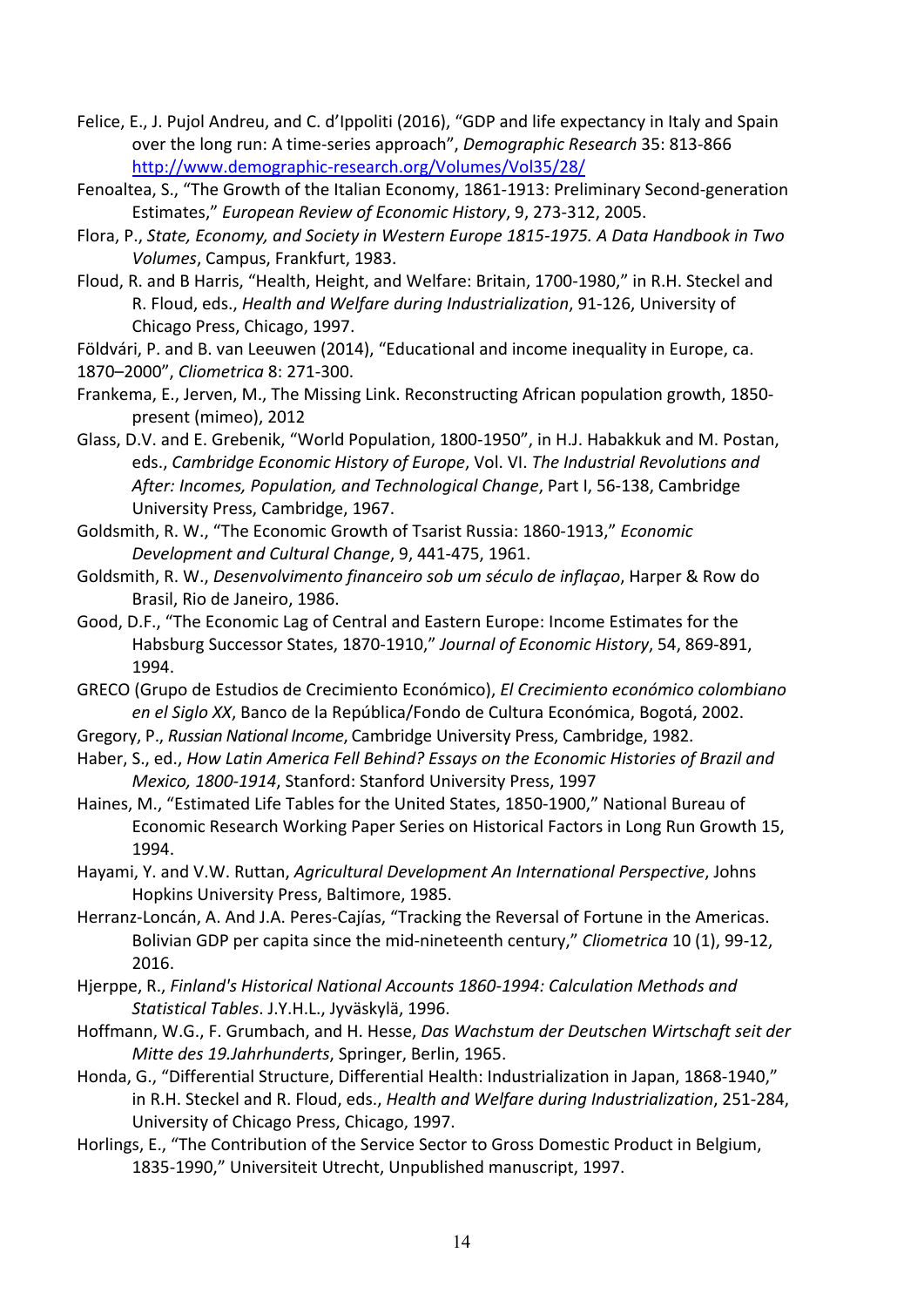[The] Human Mortality Dataset, <https://www.mortality.org/>

INEGI, *Estadísticas históricas de México*, INEGI, México DF, 1995.

- International Monetary Fund (IMF) (2010), *International Financial Statistics*, IMF, Washington D.C., 2010.
- Jannetta, A.B. and S.H. Preston, "Two Centuries of Mortality Change in Central Japan: The Evidence from a Temple Death Register," *Population Studies*, 45, 417-436, 1991.
- Johansson, S.R. and C. Mosk, "Exposure, Resistance and Life Expectancy: Disease and Death during the Economic Development of Japan, 1900-1960," *Population Studies*, 41, 207- 235, 1987.
- Kalmanovitz Krauter, S. and E. López Rivera, *Las cuentas nacionales de Colombia en el siglo XIX*, Universidad de Bogotá Jorge Tadeo Lozano, Bogotá, 2009.
- Kannisto, V., M. Nieminen, and O. Turpeinen, "Finnish Life Tables since 1751," *Demographic Research* 1, 1999, available at: [www.demographic-research.org/Volumes/Vol1/1](http://www.demographic-research.org/Volumes/Vol1/1)
- Kendrick, J.W., *Productivity Trends in the United States*, National Bureau of Economic Research, Princeton, N.J., 1961.

Keyfitz, N. and W. Fleiger, *World Population: An Analysis of Vital Data*, University of Chicago Press, Chicago, 1968.

- Kostelenos, G. and Associates, *Gross Domestic Product, 1830-1939* (in Greek), Centre of Planning and Economic Research (KEPE), Athens, 2007.
- Lains, P., "Growth in a Protected Environment: Portugal, 1850-1950," *Research in Economic History*, 24, 121-163, 2006.
- Langford, C. and P. Storey, "Sex Differentials in Mortality Early in the Twentieth Century: Sri Lanka and India Compared," *Population and Development Review* 19, 263-282, 1993.
- Lavely, W. and R. B. Wong, "Revising the Malthusian Narrative: The Comparative Study of Population Dynamics in Late Imperial China," *Journal of Asian Studies*, 57, 714-748, 1998.
- Lee, J.-W. and H. Lee, "Human Capital in the Long Run," *Journal of Development Economics*, 122, 147-169 (2016). Dataset accessible at

[http://www.barrolee.com/Lee\\_Lee\\_LRdata.htm](http://www.barrolee.com/Lee_Lee_LRdata.htm)

- Lee, W. R., "Germany," in W. R. Lee, ed., *European Demography and Economic Growth*, 144- 195, Croom Helm, London, 1979.
- Leite, Joaquim da Costa, "População e crescimento económico," in P. Lains and A. Ferreira da Silva, eds., *História Económica de Portugal 1700-2000* Vol. II *O Século XIX*, 43-81, Imprensa de Ciências Sociais, Lisboa, 2005.
- Lindert, P.H., *Growing Public. Social Spending and Economic Growth since the Eighteenth Century*, Cambridge University Press, Cambridge, 2004.
- Maddison, A., "Statistics on world population, GDP and per capita GDP, 1-2008 AD," 2010, horizontal file<http://www.ggdc.net/maddison/>
- Maddison, A., *Monitoring the World Economy, 1820-1992*, OECD Development Centre, Paris, 1995.
- Maddison, A., *The World Economy*, OECD Development Centre, Paris, 2006.

Maddison Project Database, 2013 [http://www.ggdc.net/maddison/maddison](http://www.ggdc.net/maddison/maddison-project/home.htm)[project/home.htm](http://www.ggdc.net/maddison/maddison-project/home.htm)

Markevich, A. and M. Harrison, "Russia's Real National Income: The Great War, Civil War, and Recovery, 1913 to 1928," *Journal of Economic History*, 71, 672-703, 2011.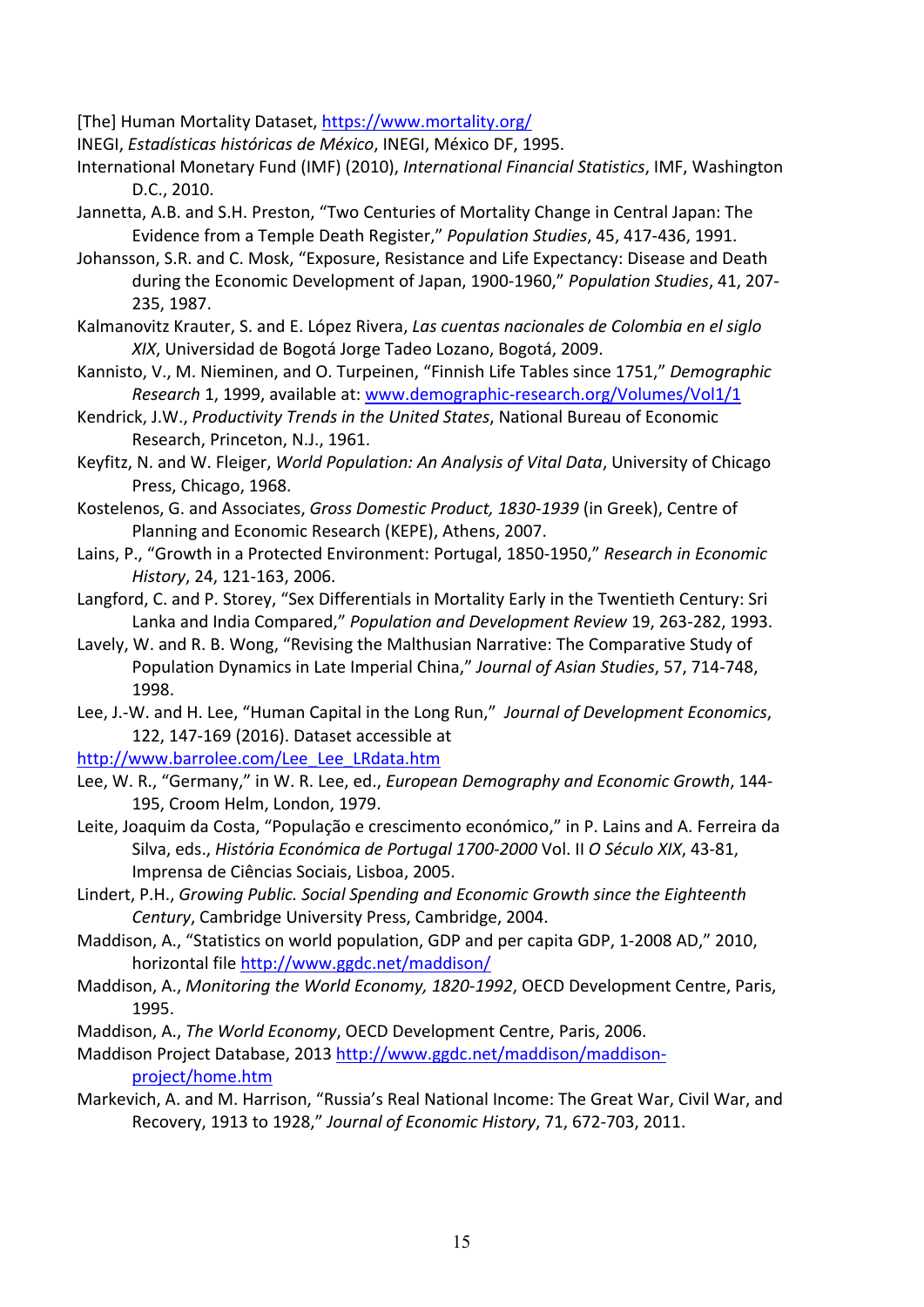- Marschalck, P., "The Age of Demographic Transition: Mortality and Fertility," in K.J. Bade, ed., *Population, Labour and Migration in 19th and 20th Century Germany*, 15-33, Berg, Leamington Spa/Hamburg, 1987.
- Marshall, M.G., T.R. Gurr, an K. Jaggers (2018), Polity IV Project. Political Regime Characteristics and Transitions, 1800-2017, Vienna, VA: Center for Systemic Peace <http://www.systemicpeace.org/inscrdata.html>
- Mazur, D. P., "Expectancy of Life at Birth in 36 Nationalities of the Soviet Union: 1958-60," *Population Studies*, 23, 225-246, 1969.

Mbaku, J.M. (2003). Entrenching economic freedom in Africa, *Cato Journal* 23 (2), 217-225.

- McAlpin, M.B., "Famines, Epidemics, and Population Growth: The Case of India," *Journal of Interdisciplinary History*, 14, 352-366, 1983.
- Ministerio de Salud Pública, *Tablas de Mortalidad del Uruguay por sexo y edad / 1908 - 1999*, Montevideo: Ministerio de Salud Pública, Dirección General de la Salud, Departamento de Estadística, 2001.
- Mitchell, B. R., *International Historical Statistics: Africa, Asia, and Oceania 1750-2000,*  Palgrave Macmillan, New York, 2003a.
- Mitchell, B. R., *International Historical Statistics: Europe 1750-2000*, Palgrave Macmillan, New York, 2003c.
- Mitchell, B. R., *International Historical Statistics: The Americas, 1750–2000*, Palgrave Macmillan, New York, 2003b.
- Mitchell, B.R., *British Historical Statistics*, Cambridge University Press, Cambridge, 1988.
- Morrisson, Ch. and F. Murtin (2009), "The Century of Education," *Journal of Human Capital* 3(1): 1-42
- Nicolau, R., "Población, salud y actividad," in A. Carreras and X. Tafunell, eds., *Estadísticas Históricas de España. Siglos XIX-XX*, II, pp. 77-154, Fundación BBVA, Bilbao, 2005.
- Notkola, V., Timaeus, I.M., Siiskonen, H., "Mortality transition in the Ovamboland region of Namibia, 1930-1990", *Population Studies* 54 (2), 153-167, 2000
- Pamuk, S., "Economic Change in Twentieth Century Turkey: Is the Glass More than Half Full?," American University of Paris Working Paper 41, 2007.
- Pamuk, S., "Estimating Economic Growth in the Middle East since 1820," *Journal of Economic History* 66, 809-828, 2006.
- Prados de la Escosura, L., "Human Development in Africa: A Long-run Perspective," *Explorations in Economic History*, 50, 161-178, 2013.
- Prados de la Escosura, L., "Output per Head in Pre-Independence Africa: Quantitative Conjectures," *Economic History of Developing Regions*, 27, 1-35, 2012.
- Prados de la Escosura, L., *Spanish Economic Growth, 1850-2015*, Palgrave-Macmillan, London, 2017.
- Pressat, R., "Historical Perspectives on the Population of the Soviet Union," *Population and Development Review*, 11, 315-334, 1985.
- Recchini de Lattes, Z. and A. E. Lattes, eds., *La población de Argentina*, Instituto Nacional de Estadística y Censos, Buenos Aires, 1975.
- Rhode, P.W., Gallman's Annual Output Series for the United States, 1834-1909, NBER Working Paper 8860, 2002.
- Riley, J.C., *Poverty and Life Expectancy. The Jamaica Paradox*, Cambridge University Press, New York, 2005a.
- Riley, J.C., "The Timing and Pace of Health Transitions Around the World," *Population and Development Review*, 31, 741-764, 2005b.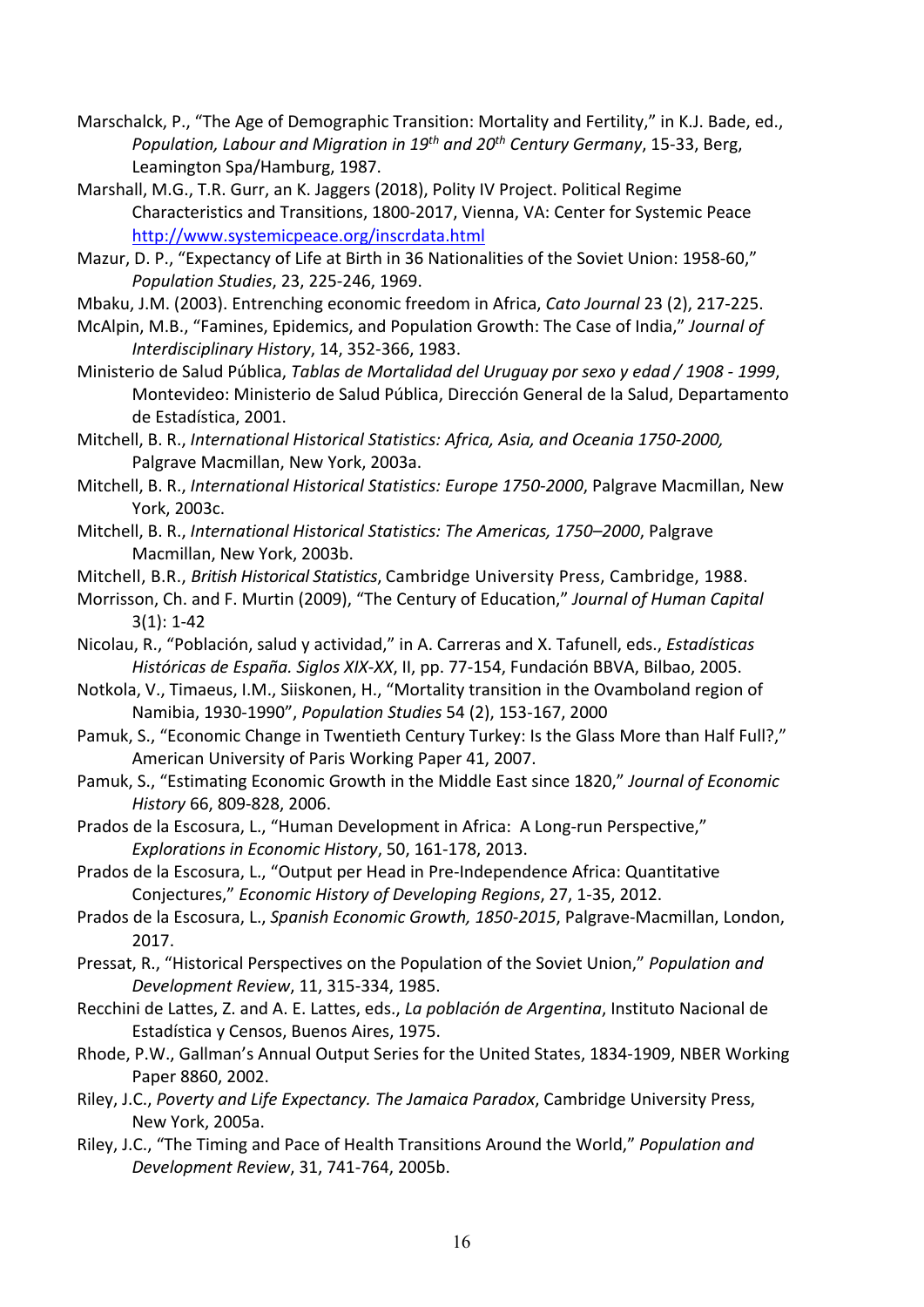- Riley, J.C., "Bibliography of Works Providing Estimates of Life Expectancy at Birth and Estimates of the Beginning Period of Health Transitions in Countries with a Population in 2000 of at Least 400,000," 2005c, available at: [www.lifetable.de/RileyBib.htm](http://www.lifetable.de/RileyBib.htm)
- Ritschl, A. and M. Spoerer, "Das Bruttosozialprodukt in Deutschland nach den amtlichen Volkseinkommens- und Sozialprodukts Statistiken 1901-1995," *Jahrbuch für Wirtschaftsgeschichte*, 2, 27-54, 1997.
- Sandberg, L.G. and R.H. Steckel, "Was Industrialization Hazardous to Your Health? Not in Sweden," in R.H. Steckel and R. Floud, eds., *Health and Welfare during Industrialization*, 127-159, University of Chicago Press, Chicago, 1997.
- Santamaría, A., "Las cuentas nacionales de Cuba, 1690–2005," Centro de Estudios Históricos, Centro Superior de Investigaciones Científicas, Unpublished manuscript, 2005.
- Sarkar, N.K., "A Note on Abridged Life Tables for Ceylon, 1900-1947," *Population Studies*, 4, 439-443, 1951.
- Schulze, M.S., "Patterns of Growth and Stagnation in the Late Nineteenth Century Habsburg Economy," *European Review of Economic History*, 4, 311-340, 2000.
- Shorter, F.C. and M. Macura, *Trends in Fertility and Mortality in Turkey 1935–1975*, National Academy Press, Washington, D.C., 1982.
- Siampos, G.S., "The Population of Cambodia, 1945-1980," *Milbank Memorial Fund Quarterly*, 48, 317-360, 1970.
- Simkins, Ch., van Heyningen, E. (1989). Mortality and migration in the Cape Colony, 1891- 1904. International Journal of African Historical Studies 22 (1), 79-111
- Smits, J.P., E. Horlings and J.L. van Zanden, *Dutch GNP and its Components, 1800-1913*, Groningen Growth and Development Centre Research Monograph no. 5, 2000.
- Srb, V., "Population Development and Population Policy in Czechoslovakia," *Population Studies*, 16, 147-159, 1962.
- Stadler, J. J., "The Gross Domestic Product of South Africa 1911-1959", *South African Journal of Economics* 31 (3), 185-208, 1963
- Statistics Canada, *Historical Statistics of Canada*, 2004, available at: <http://www.statcan.ca/>
- Steckel, R.H. and R. Floud, "Conclusions," in R.H. Steckel and R. Floud, eds., *Health and Welfare during Industrialization*, 423-449, University of Chicago Press, Chicago, 1997.
- Tonder, J. L. van, van Eeden, I.J., Abridged Life Tables for All the Population Groups in the Republic of South Africa (1921-70). Institute for Sociological, Demographic and Criminological Research, Human Sciences Research Council, Pretoria, 1975.
- Toutain, J.C., "Le produit intérieur brut de la France, 1789-1990," *Economies et Sociétés. Histoire Economique Quantitative*, 11, 5-136, 1997.
- Tsai, W-H., "The Growth of Taiwan's Aging Population and its Socio-economic Consequences," *Taiwanese Gerontological Forum* 1, 1-10, 2008.
- United Nations Development Program [UNDP], *Human Development Report*, Oxford University Press, New York, 1990-2018.
- United Nations Development Program [UNDP], *Human Development Report*, Oxford University Press, New York, 2010.
- United Nations, *Demographic Yearbook 1948*, United Nations, Lake Success, New York, 1949.
- United Nations, *Demographic Yearbook 1991 Special Issue: Population Ageing and the Situation of Elderly Persons*, United Nations, New York, 1993.
- United Nations, *Demographic Yearbook Historical Supplement 1948-1997*, United Nations, New York, 2000.